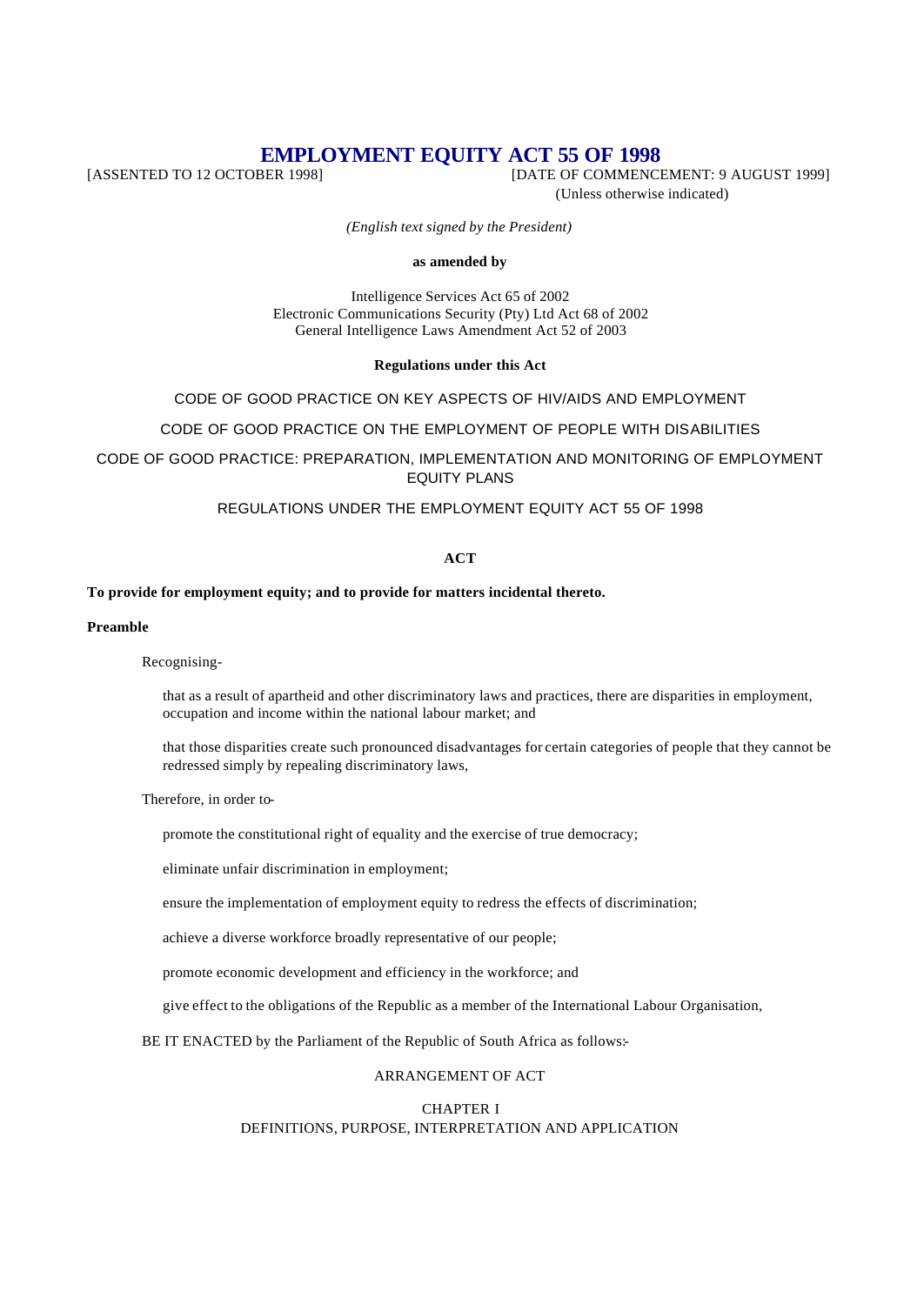- 1. Definitions
- 2. Purpose of this Act<br>3. Interpretation of thi
- Interpretation of this Act
- 4. Application of this Act

# CHAPTER II

# PROHIBITION OF UNFAIR DISCRIMINATION

- 5. Elimination of unfair discrimination
- 6. Prohibition of unfair discrimination<br>7. Medical testing
- Medical testing
- 8. Psychome tric testing
- 9. Applicants
- 10. Disputes concerning this Chapter
- 11. Burden of proof

#### CHAPTER III AFFIRMATIVE ACTION

- 12. Application of this Chapter
- 13. Duties of designated employers
- 14. Voluntary compliance with this Chapter
- 15. Affirmative action measures
- 16. Consultation with employees
- 
- 17. Matters for consultation<br>18. Disclosure of information Disclosure of information
- 19. Analysis
- 20. Employment equity plan
- 21. Report<br>22. Publica
- Publication of report
- 23. Successive employment equity plans<br>24. Designated employer must assign ma
- 24. Designated employer must assign manager<br>25. Duty to inform
- Duty to inform
- 26. Duty to keep records
- 27. Income differentials

#### CHAPTER IV

# COMMISSION FOR EMPLOYMENT EQUITY

- 28. Establishment of Commission for Employment Equity<br>29. Composition of Commission for Employment Equity
- 29. Composition of Commission for Employment Equity<br>30. Functions of Commission for Employment Equity
- Functions of Commission for Employment Equity
- 31. Staff and expenses<br>32. Public hearings
- 32. Public hearings<br>33 Report by Company
- 33. Report by Commission for Employment Equity

#### CHAPTER V

# MONITORING, ENFORCEMENT AND LEGAL PROCEEDINGS

#### *Part A Monitoring*

34. Monitoring by employees and trade union representatives

#### *Enforcement*

- 35. Powers of labour inspectors
- 36. Undertaking to comply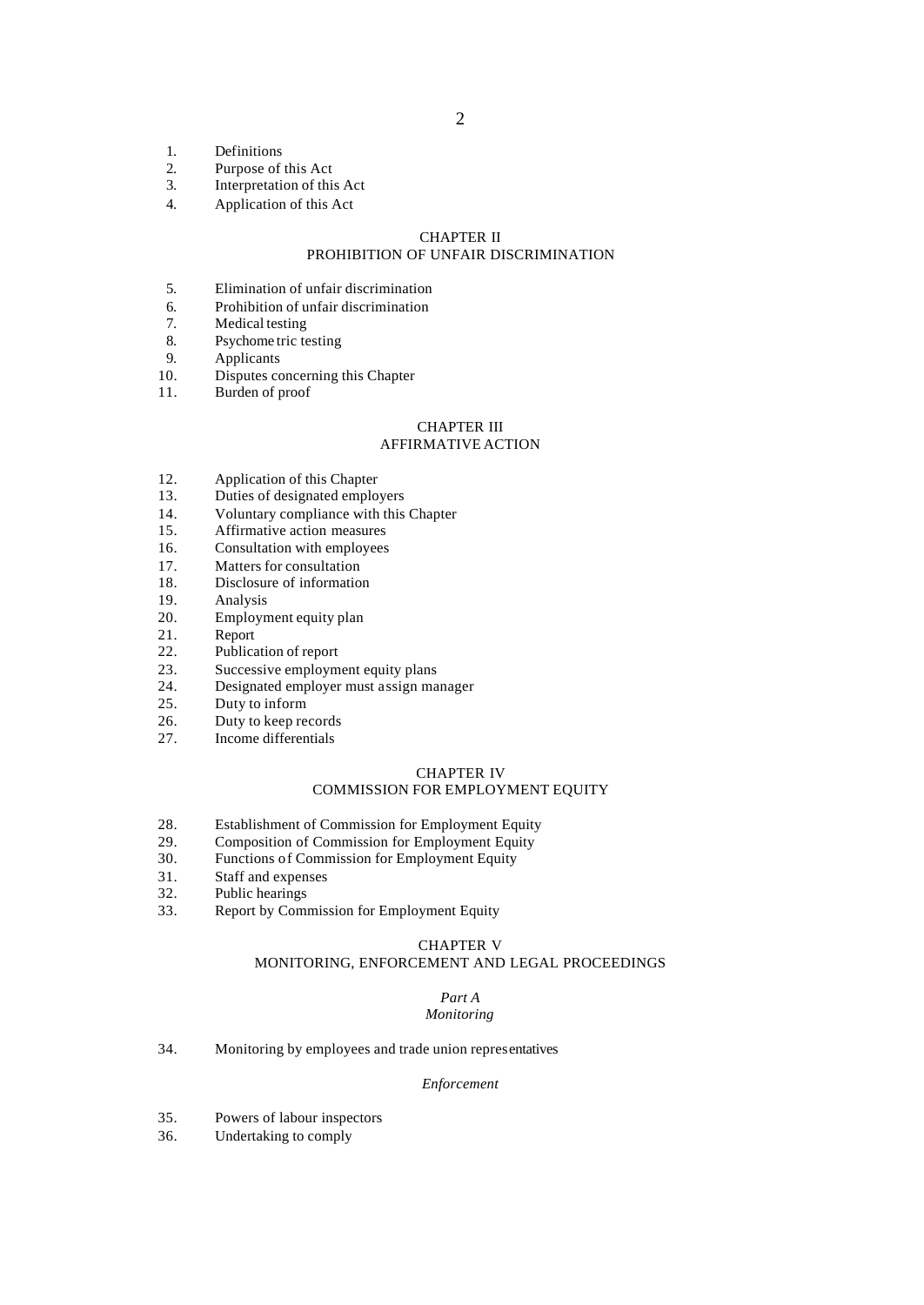- 37. Compliance order
- 38. Limitations<br>39. Objections a
- Objections against compliance order
- 40. Appeal from compliance order
- 41. Register of designated employers
- 42. Assessment of compliance
- 43. Review by Director-General
- 44. Outcome of Director-General's review<br>45. Failure to comply with Director-Gener
- Failure to comply with Director-General's recommendation

# *Part B*

# *Legal proceedings*

- 46. Conflict of proceedings
- 47. Consolidation of proceedings
- 48. Powers of commissioner in arbitration proceedings
- 49. Jurisdiction of Labour Court
- 50. Powers of Labour Court

#### *Part C*

# *Protection of employee rights*

- 51. Protection of employee rights
- 52. Procedure for disputes

# CHAPTER VI

# GENERAL PROVISIONS

- 53. State contracts
- 54. Codes of good practice
- 55. Regulations
- 56. Delegations
- 57. Temporary employment services
- 58. Designation of organs of state
- 59. Breach of confidentiality<br>60. Liability of employers
- Liability of employers
- 61. Obstruction, undue influence and fraud
- 62. This Act binds State
- 63. Application of Act when in conflict with other laws
- 64. Repeal of laws and transitional arrangements
- 65. Short title and commencement

# Schedule 1 MAXIMUM PERMISSIBLE FINES THAT MAY BE IMPOSED FOR CONTRAVENING THIS ACT

- Schedule 2 LAWS REPEALED
- Schedule 3 TRANSITIONAL ARRANGEMENTS
- Schedule 4 TURNOVER THRESHOLD APPLICABLE TO DESIGNATED EMPLOYERS

#### **CHAPTER I**

# **DEFINITIONS, PURPOSE, INTERPRETATION AND APPLICATION (ss 1-4)**

#### **1 Definitions**

In this Act, unless the context otherwise indicates-

**'Basic Conditions of Employment Act'** means the Basic Conditions of Employment Act, 1997 (Act 75 of 1997);

**'black people'** is a generic term which means Africans, Coloureds and Indians;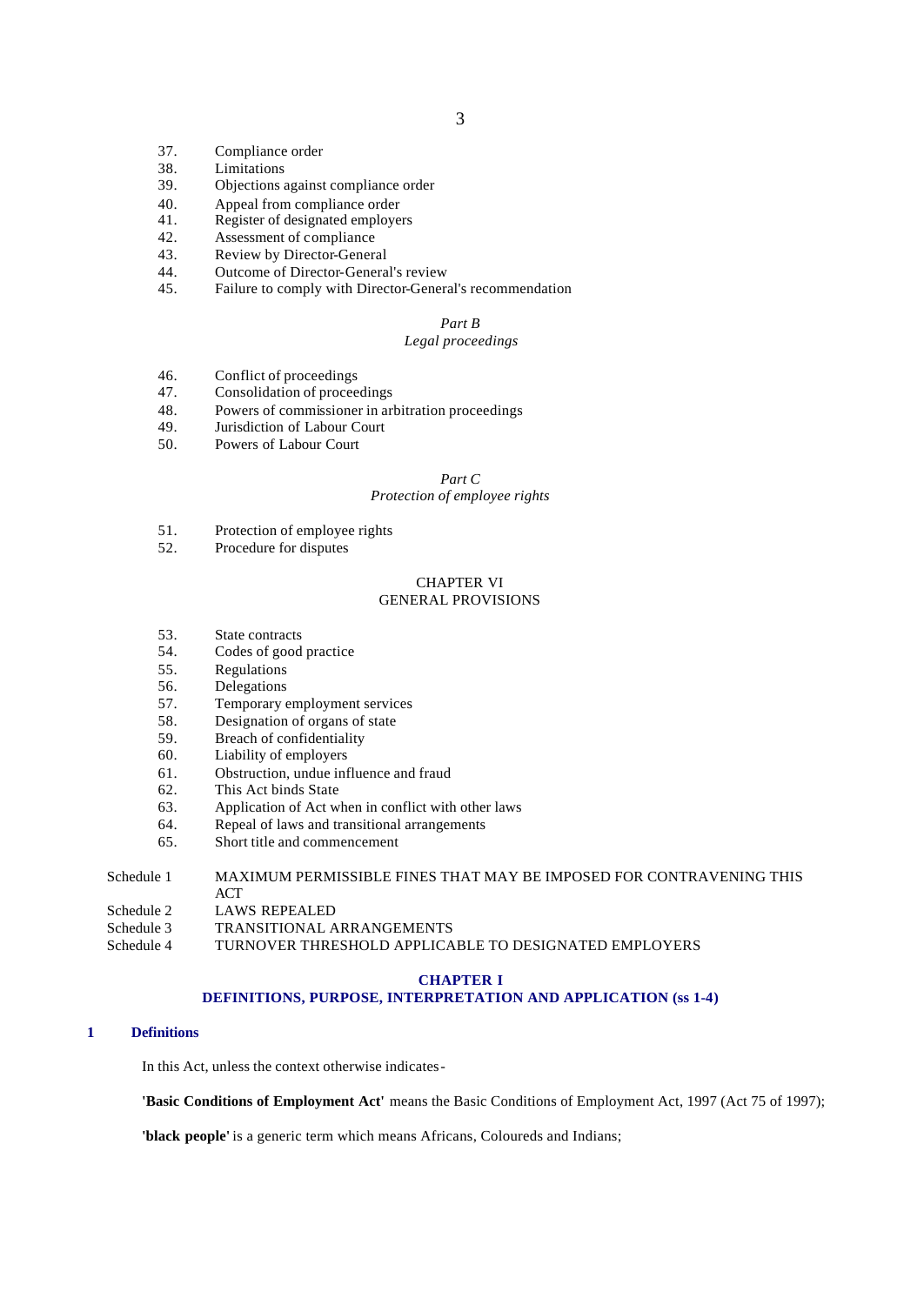**'CCMA'** means the Commission for Conciliation, Mediation and Arbitration, established by section 112 of the Labour Relations Act;

**'code of good practice'** means a document issued by the Minister in terms of section 54;

**'collective agreement'** means a written agreement concerning terms and conditions of employment or any other matter of mutual interest concluded by one or more registered trade unions, on the one hand and, on the other hand-

- *(a)* one or more employers;
- *(b)* one or more registered employers' organisations; or
- *(c)* one or more employers and one or more registered employers' organisations;

**'Commission'** means the Commission for Employment Equity, established by section 28;

**'Constitution'** means the Constitution of the Republic of South Africa, 1996 (Act 108 of 1996);

**'designated employer'** means-

- *(a)* an employer who employs 50 or more employees;
- *(b)* an employer who employs fewer that 50 employees, but has a total annual turnover that is equal to or above the applicable annual turnover of a small business in terms of Schedule 4 to this Act;
- *(c)* a municipality, as referred to in Chapter 7 of the Constitution;
- *(d)* an organ of state as defined in section 239 of the Constitution, but excluding local spheres of government, the National Defence Force, the National Intelligence Agency and the South African Secret Service; and
- *(e)* an employer bound by a collective agreement in terms of section 23 or 31 of the Labour Relations Act, which appoints it as a designated employer in terms of this Act, to the extent provided for in the agreement;

**'designated groups'** means black people, women and people with disabilities;

**'Director-General'** means the Director-General of the Department of Labour;

**'dismissal'** has the meaning assigned to it in section 186 of the Labour Relations Act;

**'dispute'** includes an alleged dispute;

**'employee'** means any person other than an independent contractor who-

*(a)* works for another person or for the State and who receives, or is entitled to receive, any remuneration; and

*(b)* in any manner assists in carrying on or conducting the business of an employer, and **'employed'** and **'employment'** have corresponding meanings;

**'employment law'** means any provision of this Act or any of the following Acts:

- *(a)* The Unemployment Insurance Act, 1966 (Act 30 of 1966);
- *(b)* the Guidance and Placement Act, 1981 (Act 62 of 1981);
- *(c)* the Manpower Training Act, 1981 (Act 56 of 1981);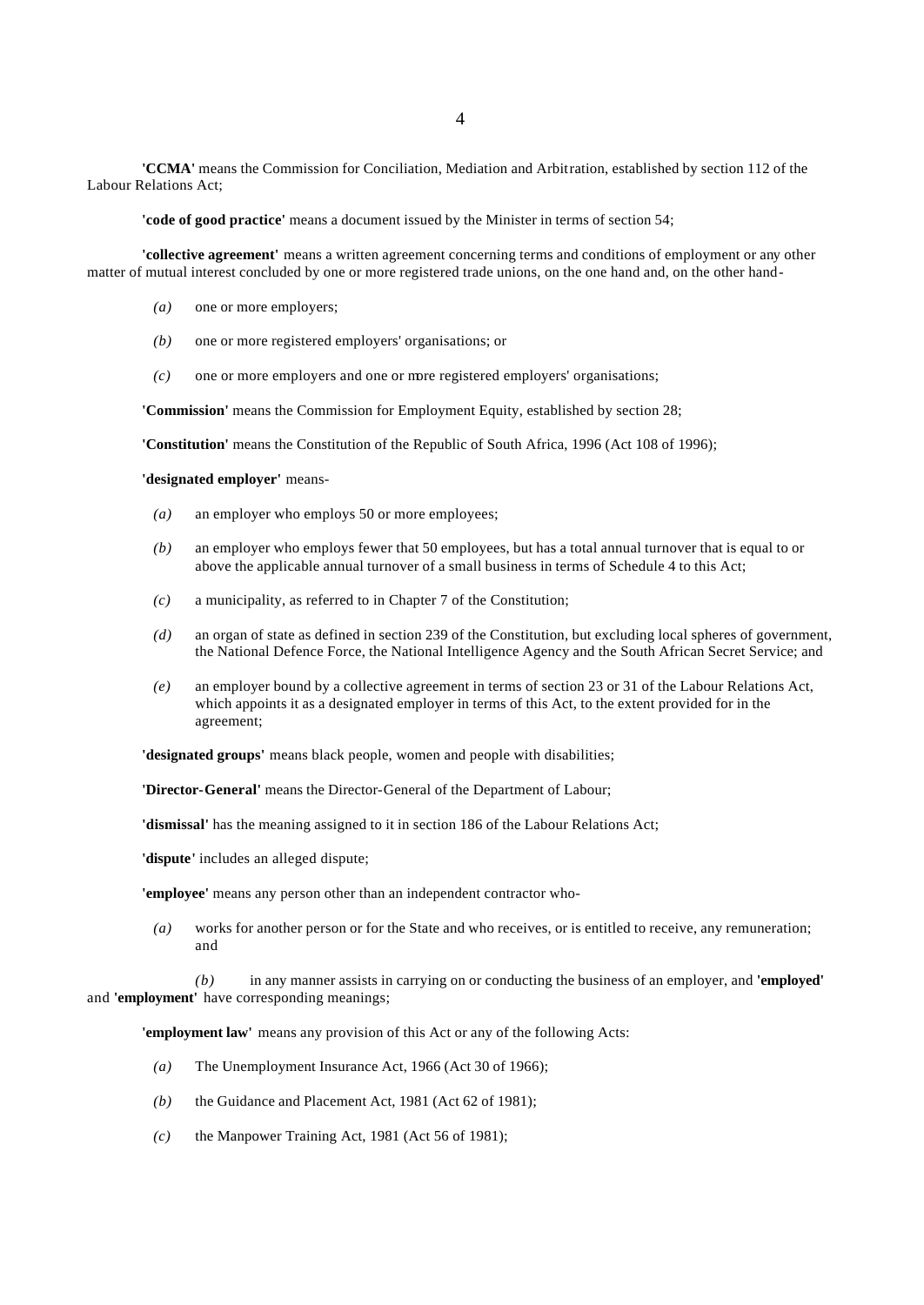- *(d)* the Occupational Health and Safety Act, 1993 (Act 85 of 1993);
- *(e)* the Compensation for Occupational Injuries and Diseases Act, 1993 (Act 130 of 1993);
- *(f)* the Labour Relations Act, 1995 (Act 66 of 1995);
- *(g)* the Basic Conditions of Employment Act, 1997 (Act 75 of 1997);
- *(h)* any other Act, whose administration has been assigned to the Minister.

**'employment policy or practice'** includes, but is not limited to-

- *(a)* recruitment procedures, advertising and selection criteria;
- *(b)* appointments and the appointment process;
- *(c)* job classification and grading;
- *(d)* remuneration, employment benefits and terms and conditions of employment;
- *(e)* job assignments;
- *(f)* the working environment and facilities;
- *(g)* training and development;
- *(h)* performance evaluation systems;
- *(i)* promotion;
- *(j)* transfer;
- *(k)* demotion;
- *(l)* disciplinary measures other than dismissal; and
- *(m)* dismissal.

**'family responsibility'** means the responsibility of employees in relation to their spouse or partner, their dependent children or other members of their immediate family who need their care or support;

**'HIV'** means the Human Immunodeficiency Virus;

**'labour inspector'** means a person appointed in terms of section 65 of the Basic Conditions of Employment Act;

**'Labour Relations Act'** means the Labour Relations Act, 1995 (Act 66 of 1995);

**'medical testing'** includes any test, question, inquiry or other means designed to ascertain, or which has the effect of enabling the employer to ascertain, whether an employee has any medical condition;

**'Minister'** means the Minister of Labour;

**'NEDLAC'** means the National Economic, De velopment and Labour Council established by section 2 of the National Economic, Development and Labour Council Act, 1994 (Act 35 of 1994);

**'organ of state'** means an organ of state as defined in section 239 of the Constitution;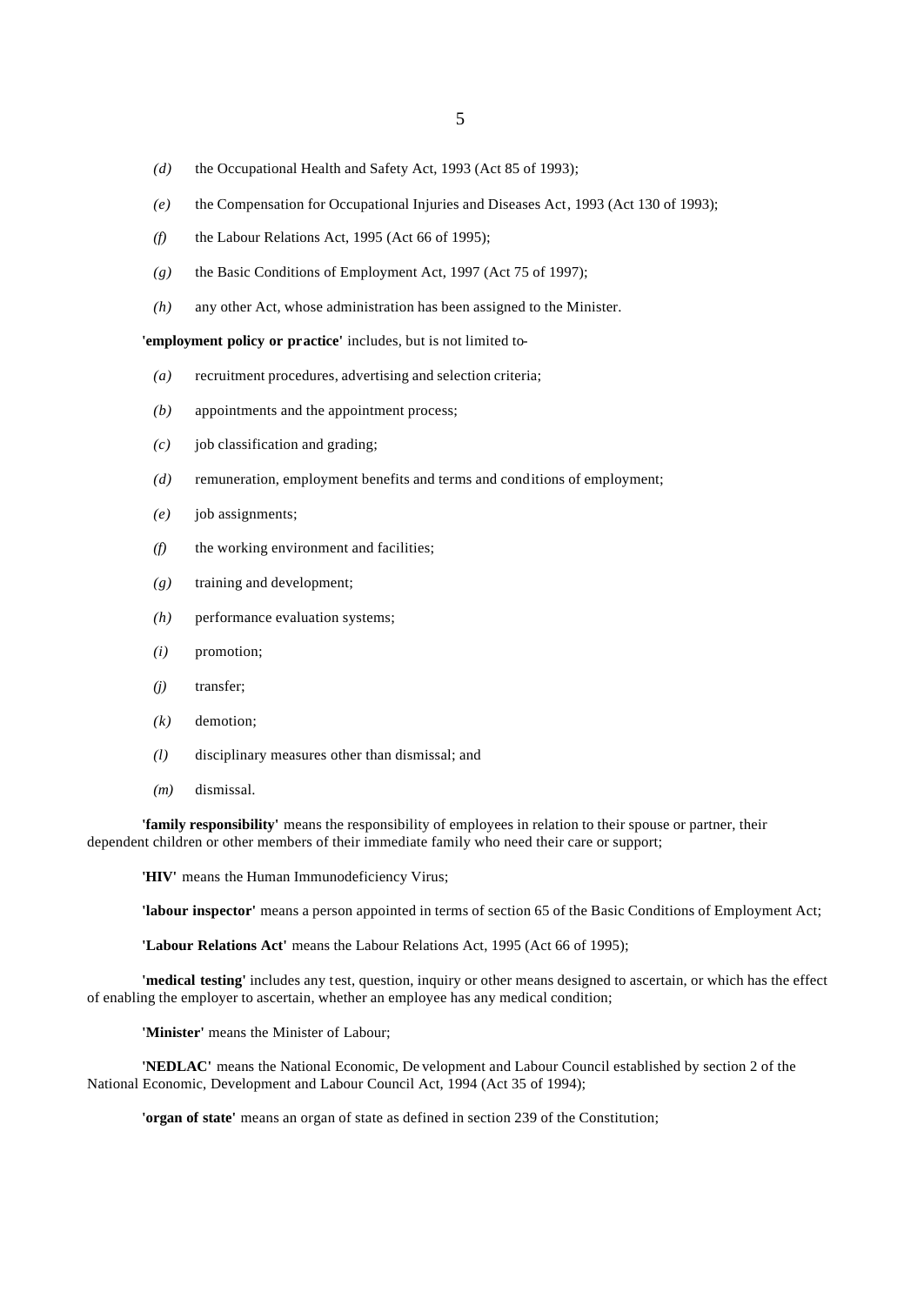6

**'people with disabilities'** means people who have a long-term or recurring physical or mental impairment which substantially limits their prospects of entry into, or advancement in, employment;

**'pregnancy'** includes intended pregnancy, termination of pregnancy and any medical circumstances related to pregnancy;

**'prescribed'** means prescribed by a regulation made under section 55;

**'public service'** means the public service referred to in section 1 (1) of the Public Service Act, 1994 (promulgated by Proclamation 103 of 1994), and includes any organisational component contemplated in section 7 (4) of that Act and specified in the first column of Schedule 2 to that Act, but excluding-

- *(a)* the National Defence Force;
- *(b)* the National Intelligence Agency; and
- *(c)* the South African Secret Service;
- *(d)* the South African National Academy of Intelligence;
	- *(e)* Comsec.

[Para. *(e)* added as para. *(d)* by s. 40 (1) of Act 65 of 2002 and by s. 26 of Act 68 of 2002 and added as para. *(e)* by s. 25 (2) of Act 52 of 2003.]

**'reasonable accommodation'** means any modification or adjustment to a job or to the working environment that will enable a person from a designated group to have access to or participate or advance in employment;

**'registered employers' organisation'** means an employers' organisation as defined in section 213 of the Labour Relations Act and registered in terms of section 96 of that Act;

**'registered trade union'** means a trade union as defined in section 213 of the Labour Relations Act and registered in terms of section 96 of that Act;

**'remuneration'** means any payment in money or in kind, or both in money and in kind, made or owing to any person in return for that person working for any other person, including the State;

**'representative trade union'** means a registered trade union, or two or more registered trade unions acting jointly, that are sufficiently representative of the employees employed by an employer in a workplace;

**'Republic'** means the Republic of South Africa as defined in the Constitution;

**'serve'** or **'submit'**, in relation to any communication, means either-

- *(a)* to send it in writing delivered by hand or registered post; or
- *(b)* to transmit it using any electronic mechanism as a result of which the recipient is capable of printing the communication;

**'suitably qualified person'** means a person contemplated in sections 20 (3) and (4);

**'this Act'** includes any regulations made under section 55, but excludes any footnote;

**'trade union representative'** means a member of a registered trade union who is elected to represent employees in a workplace;

**'workplace forum'** means a workplace forum established in terms of Chapter V of the Labour Relations Act.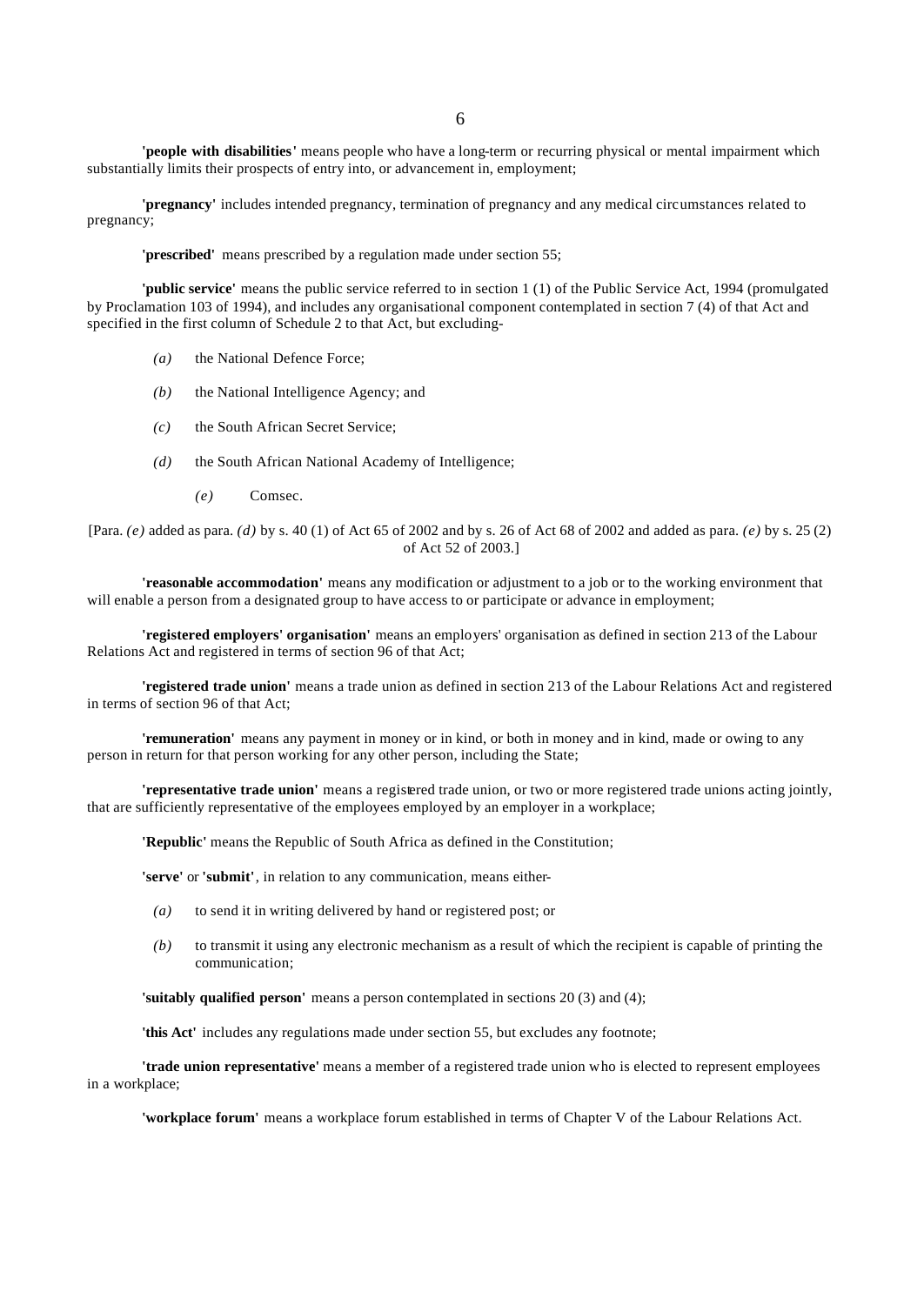#### **2 Purpose of this Act**

The purpose of this Act is to achieve equity in the workplace by-

- *(a)* promoting equal opportunity and fair treatment in employment through the elimination of unfair discrimination; and
- *(b)* implementing affirmative action measures to redress the disadvantages in employment experienced by designated groups, in order to ensure their equitable representation in all occupational categories and levels in the workforce.

# **3 Interpretation of this Act**

This Act must be interpreted-

- *(a)* in compliance with the Constitution;
- *(b)* so as to give effect to its purpose;
- *(c)* taking into account any relevant code of good practice issued in terms of this Act or any other employment law; and
- *(d)* in compliance with the international law obligations of the Republic, in particular those contained in the International Labour Organisation Convention (111) concerning Discrimination in Respect of Employment and Occupation.

#### **4 Application of this Act**

(1) Chapter II of this Act applies to all employees and employers.

(2) Except where Chapter III provides otherwise, Chapter III of this Act applies only to designated employers and people from designated groups.

(3) This Act does not apply to members of the National Defence Force, the National Intelligence Agency, the South African Secret Service or the South African National Academy of Intelligence or to the directors and staff of Comsec.

[Sub-s. (3) substituted by s. 40 (1) of Act 65 of 2002, by s. 26 of Act 68 of 2002 and by s. 25 (2) of Act 52 of 2003.]

# **CHAPTER II PROHIBITION OF UNFAIR DISCRIMINATION (ss 5-11)**

#### **5 Elimination of unfair discrimination**

 Every employer must take steps to promote equal opportunity in the workplace by eliminating unfair discrimination in any employment policy or practice.

# **6 Prohibition of unfair discrimination**

(1) No person may unfairly discriminate, directly or indirectly, against an employee, in any employment policy or practice, on one or more grounds, including race, gender, sex, pregnancy, marital status, family responsibility, ethnic or social origin, colour, sexual orientation, age, disability, religion, HIV status, conscience, belief, political opinion, culture, language and birth.

(2) It is not unfair discrimination to-

*(a)* take affirmative action measures consistent with the purpose of this Act; or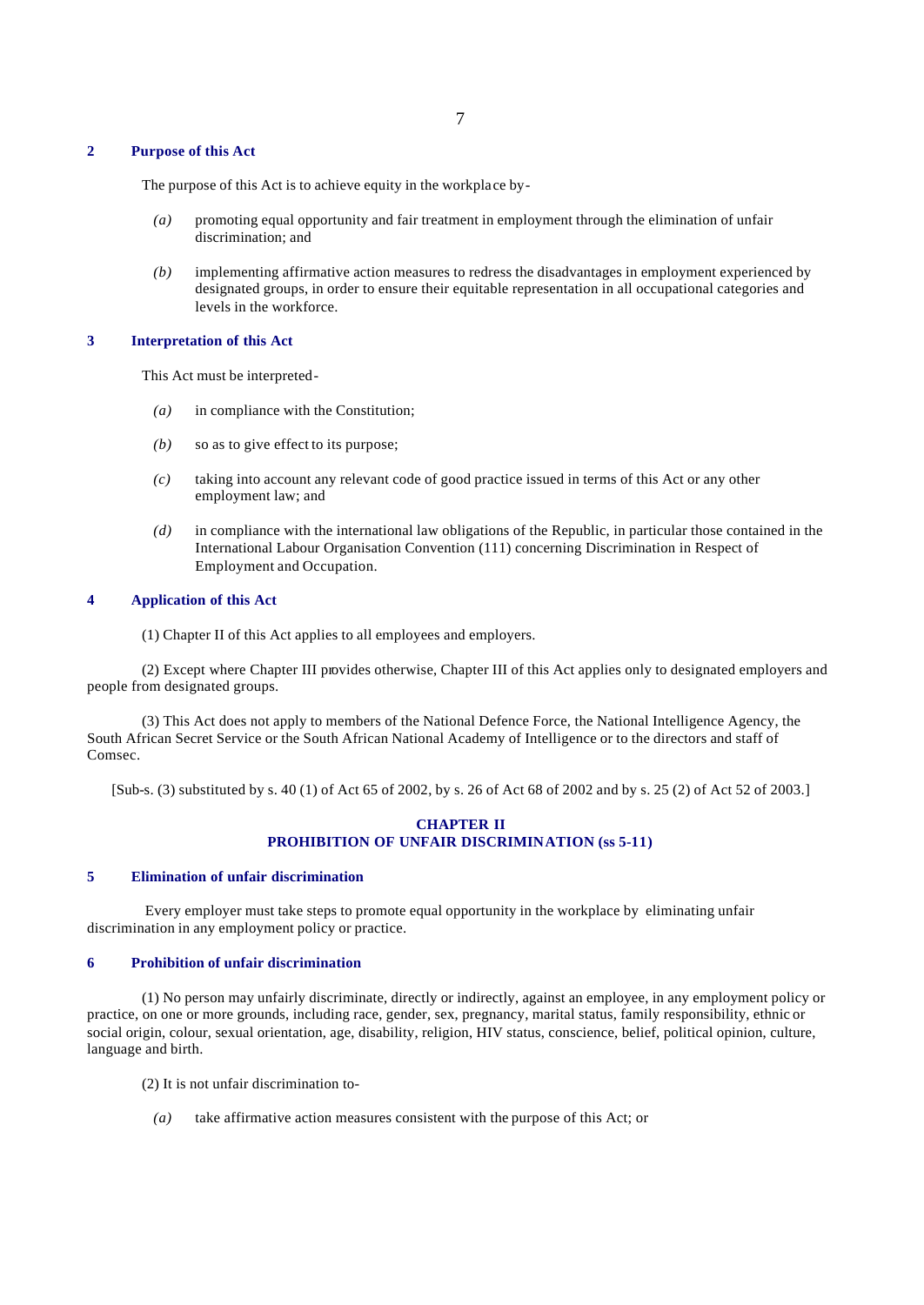*(b)* distinguish, exclude or prefer any person on the basis of an inherent requirement of a job.

(3) Harassment of an employee is a form of unfair discrimination and is prohibited on any one, or a combination of grounds of unfair discrimination listed in subsection (1).

## **7 Medical testing**

(1) Medical testing of an employee is prohibited, unless-

- *(a)* legislation permits or requires the testing; or
- *(b)* it is justifiable in the light of medical facts, employment conditions, social policy, the fair distribution of employee benefits or the inherent requirements of a job.

(2) Testing of an employee to determine that employee's HIV status is prohibited unless such testing is determined to be justifiable by the Labour Court in terms of section 50 (4) of this Act.

# **8 Psychological testing and other similar assessments**

 Psychological testing and other similar assessments of an employee are prohibited unless the test or assessment being used-

- *(a)* has been scientifically shown to be valid and reliable;
- *(b)* can be applied fairly to all employees; and
- *(c)* is not biased against any employee or group.

#### **9 Applicants**

For purposes of sections 6, 7 and 8, 'employee' includes an applicant for employment.

# **10 Disputes concerning this Chapter**

(1) In this section, the word 'dispute' excludes a dispute about an unfair dismissal, which must be referred to the appropriate body for conciliation and arbitration or adjudication in terms of Chapter VIII of the Labour Relations Act.

(2) Any party to a dispute concerning this Chapter may refer the dispute in writing to the CCMA within six months after the act or omission that allegedly constitutes unfair discrimination.

(3) The CCMA may at any time permit a party that shows good cause to refer a dispute after the relevant time limit set out in subsection (2).

(4) The party that refers a dispute must satisfy the CCMA that-

- *(a)* a copy of the referral has been served on every other party to the dispute; and
- *(b)* the referring party has made a reasonable attempt to resolve the dispute.
- (5) The CCMA must attempt to resolve the dispute through conciliation.

(6) If the dispute remains unresolved after conciliation-

- *(a)* any party to the dispute may refer it to the Labour Court for adjudication; or
- *(b)* all the parties to the dispute may consent to arbitration of the dispute.

(7) The relevant provisions of Parts C and D of Chapter VII of the Labour Relations Act, with the changes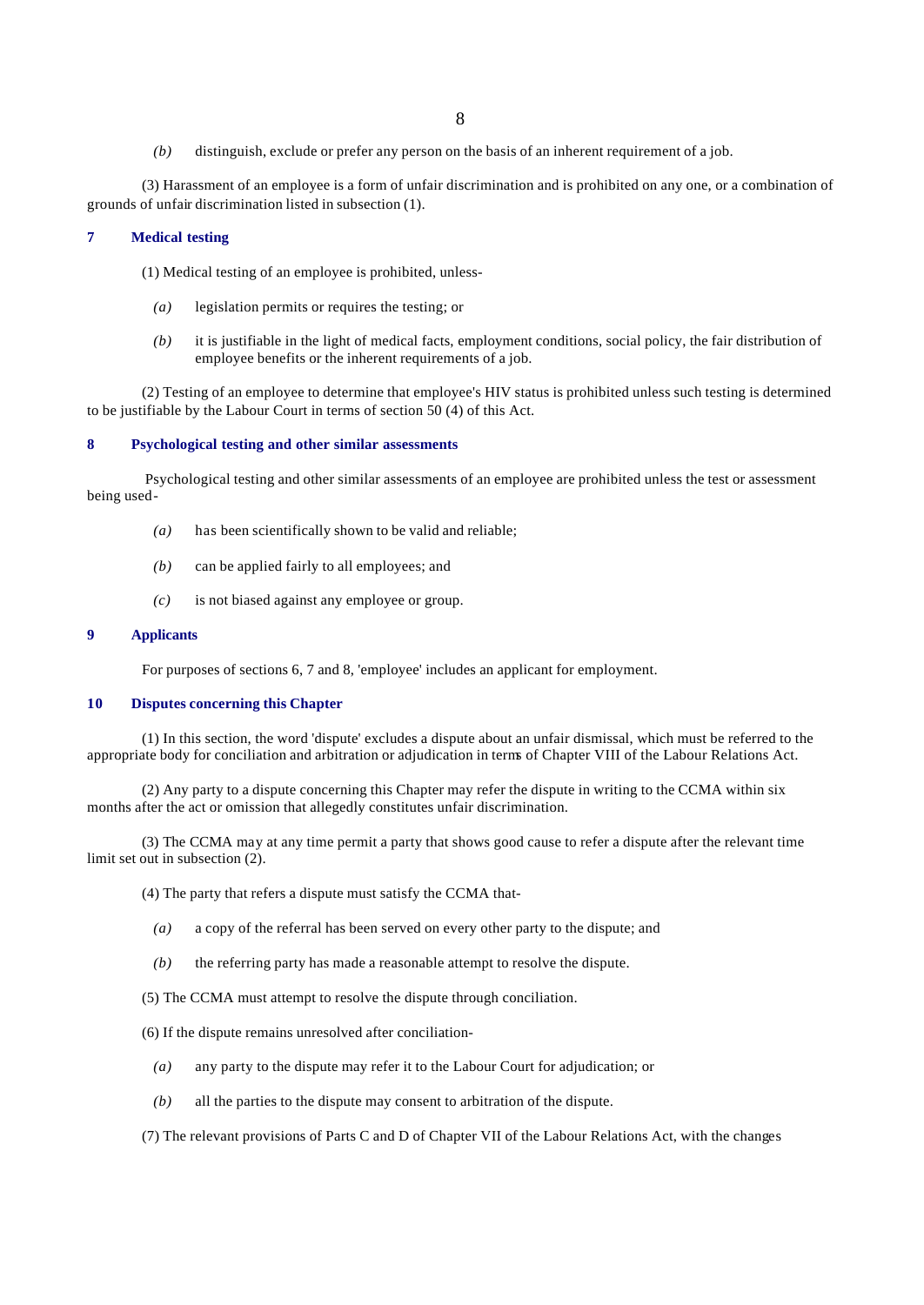required by context, apply in respect of a dispute in terms of this Chapter.

#### **11 Burden of proof**

Whenever unfair discrimination<sup>1\*</sup> is alleged in terms of this Act, the employer against whom the allegation is made must establish that it is fair.

#### **CHAPTER III AFFIRMATIVE ACTION (ss 12-27)**

[Date of commencement of Chapter III: 1 December 1999.]

# **12 Application of this Chapter**

Except where otherwise provided, this Chapter applies only to designated employers.

[Date of commencement of s. 12: 1 December 1999.]

# **13 Duties of designated employers**

(1) Every designated employer must, in order to achieve employment equity, implement affirmative action measures for people from designated groups in terms of this Act.

(2) A designated employer must-

- *(a)* consult with its employees as required by section 16;
- *(b)* conduct an analysis as required by section 19;
- *(c)* prepare an employment equity plan as required by section 20; and
- *(d)* report to the Director-General on progress made in implementing its employment equity plan, as required by section 21.

[Date of commencement of s. 13: 1 December 1999.]

#### **14 Voluntary compliance with this Chapter**

An employer that is not a designated employer may notify the Director-General that it intends to comply with this Chapter as if it were a designated employer.

[Date of commencement of s. 14: 1 December 1999.]

# **15 Affirmative action measures**

(1) Affirmative action measures are measures designed to ensure that suitably qualified people from designated groups have equal employment opportunities and are equitably represented in all occupational categories and levels in the workforce of a designated employer.

(2) Affirmative action measures implemented by a designated employer must include-

- *(a)* measures to identify and eliminate employment barriers, including unfair discrimination, which adversely affect people from designated groups;
- *(b)* measures designed to further diversity in the workplace based on equal dignity and respect of all people;
- *(c)* making reasonable accommodation for people from designated groups in order to ensure that they enjoy equal opportunities and are equitably represented in the workforce of a designated employer;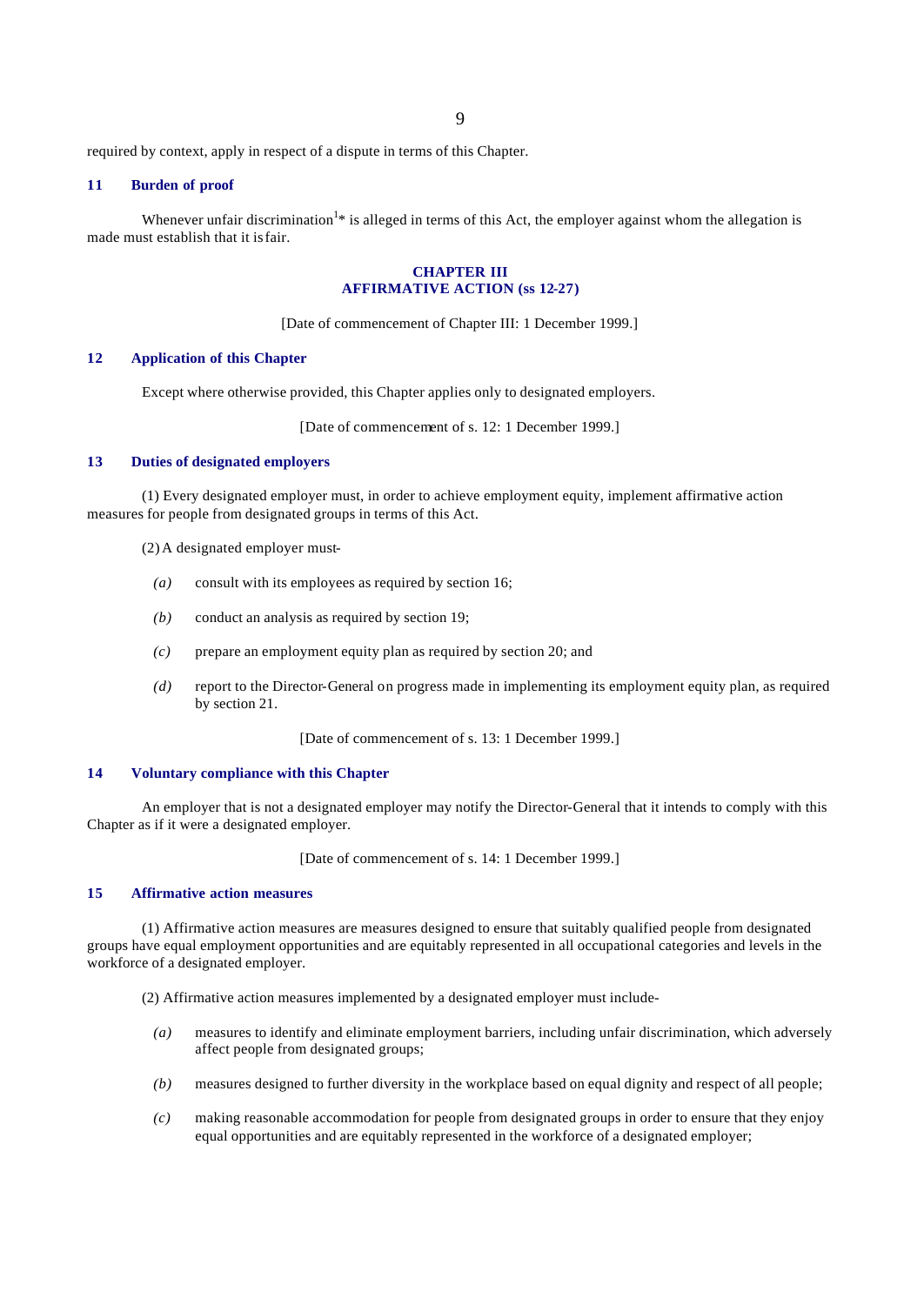- *(d)* subject to subsection (3), measures to-
	- (i) ensure the equitable representation of suitably qualified people from designated groups in all occupational categories and levels in the workforce; and
	- (ii) retain and develop people from designated groups and to implement appropriate training measures, including measures in terms of an Act of Parliament providing for skills development.

(3) The measures referred to in subsection  $(2)$  *(d)* include preferential treatment and numerical goals, but exclude quotas.

(4) Subject to section 42, nothing in this section requires a designated employer to take any decision concerning an employment policy or practice that would establish an absolute barrier to the prospective or continued employment or advancement of people who are not from designated groups.

[Date of commencement of s. 15: 1 December 1999.]

# **16 Consultation with employees**

(1) A designated employer must take reasonable steps to consult and attempt to reach agreement on the matters referred to in section 17-

- *(a)* with a representative trade union representing members at the workplace and its employees or representatives nominated by them; or
- *(b)* if no representative trade union represents members at the workplace, with its employees or representatives nominated by them.

(2) The employees or their nominated representatives with whom an employer consults in terms of subsection (1) *(a)* and *(b)*, taken as a whole, must reflect the interests of-

- *(a)* employees from across all occupational categories and levels of the employer's workforce;
- *(b)* employees from designated groups; and
- *(c)* employees who are not from designated groups.

(3) This section does not affect the obligation of any designated employer in terms of section 86 of the Labour Relations Act to consult and reach consensus with a workplace forum on any of the matters referred to in section 17 of this Act.

[Date of commencement of s. 16: 1 December 1999.]

# **17 Matters for consultation**

A designated employer must consult the parties referred to in section 16 concerning-

- *(a)* the conduct of the analysis referred to in section 19;
- *(b)* the preparation and implementation of the employment equity plan referred to in section 20; and
- *(c)* a report referred to in section 21.

[Date of commencement of s. 17: 1 December 1999.]

#### **18 Disclosure of information**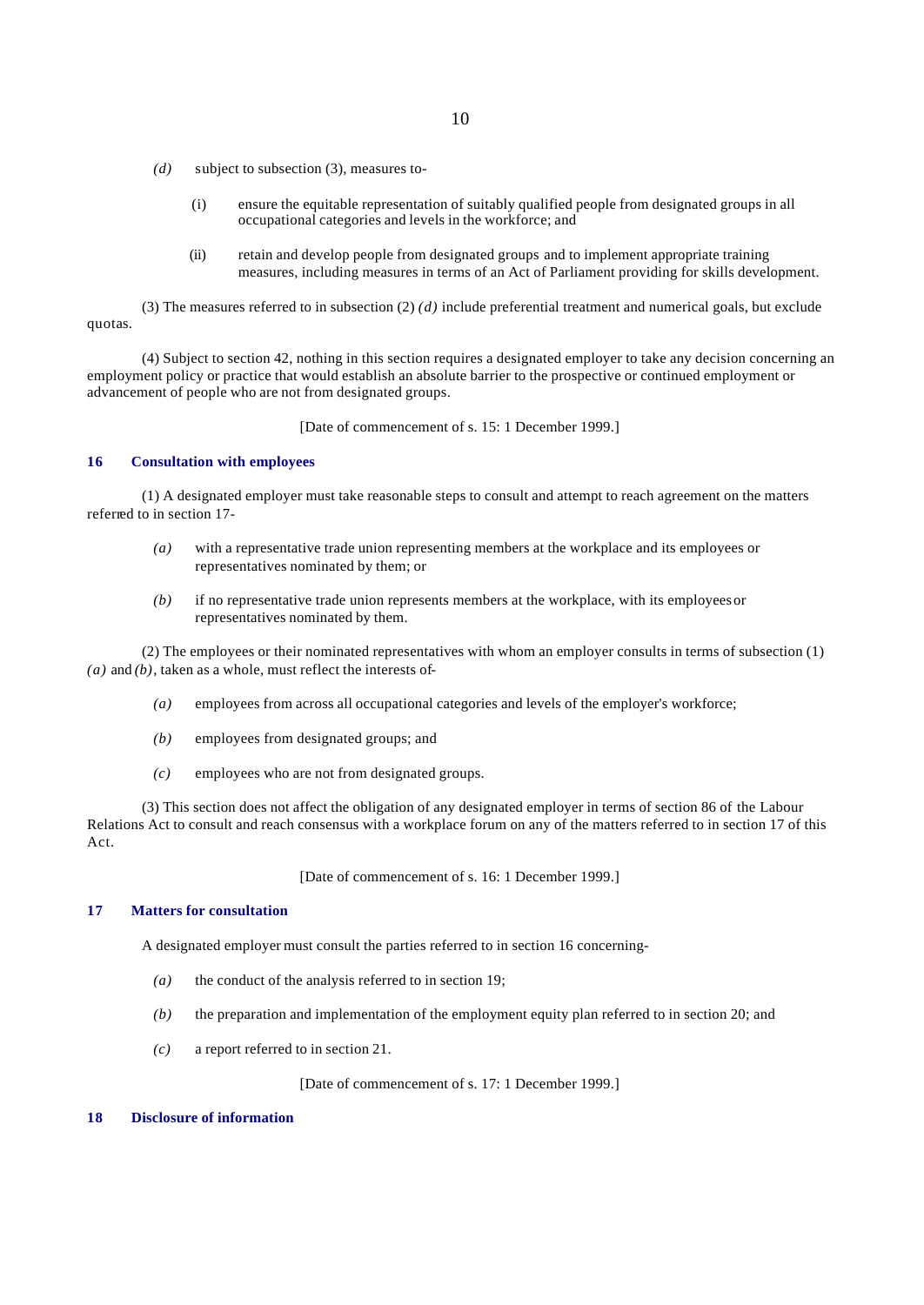(1) When a designated employer engages in consultation in terms of this Chapter, that employer must disclose to the consulting parties all relevant information that will allow those parties to consult effectively.

(2) Unless this Act provides otherwise, the provisions of section  $16^{2*}$  of the Labour Relations Act, with the changes required by context, apply to disclosure of information.

[Date of commencement of s. 18: 1 December 1999.]

#### **19 Analysis**

(1) A designated employer must collect information and conduct an analysis, as prescribed, of its employment policies, practices, procedures and the working environment, in order to identify employment barriers which adversely affect people from designated groups.

(2) An analysis conducted in terms of subsection (1) must include a profile, as prescribed, of the designated employer's workforce within each occupational category and level in order to determine the degree of underrepresentation of people from designated groups in various occupational categories and levels in that employer's workforce.

[Date of commencement of s. 19: 1 December 1999.]

#### **20 Employment equity plan**

(1) A designated employer must prepare and implement an employment equity plan which will achieve reasonable progress towards employment equity in that employer's workforce.

(2) An employment equity plan prepared in terms of subsection (1) must state-

- *(a)* the objectives to be achieved for each year of the plan;
- *(b)* the affirmative action measures to be implemented as required by section 15 (2);
- *(c)* where underrepresentation of people from designated groups has been identified by the analysis, the numerical goals<sup>3\*</sup> to achieve the equitable representation of suitably qualified people from designated groups within each occupational category and level in the workforce, the timetable within which this is to be achieved, and the strategies intended to achieve those goals;
- *(d)* the timetable for each year of the plan for the achievement of goals and objectives other than numerical goals;
- *(e)* the duration of the plan, which may not be shorter than one year or longer than five years;
- *(f)* the pro cedures that will be used to monitor and evaluate the implementation of the plan and whether reasonable progress is being made towards implementing employment equity;
- *(g)* the internal procedures to resolve any dispute about the interpretation or implementation of the plan;
- *(h)* the persons in the workforce, including senior managers, responsible for monitoring and implementing the plan; and
- *(i)* any other prescribed matter.

(3) For purposes of this Act, a person may be suitably qualified for a job as a result of any one of, or any combination of that person's-

- *(a)* formal qualifications;
- *(b)* prior learning;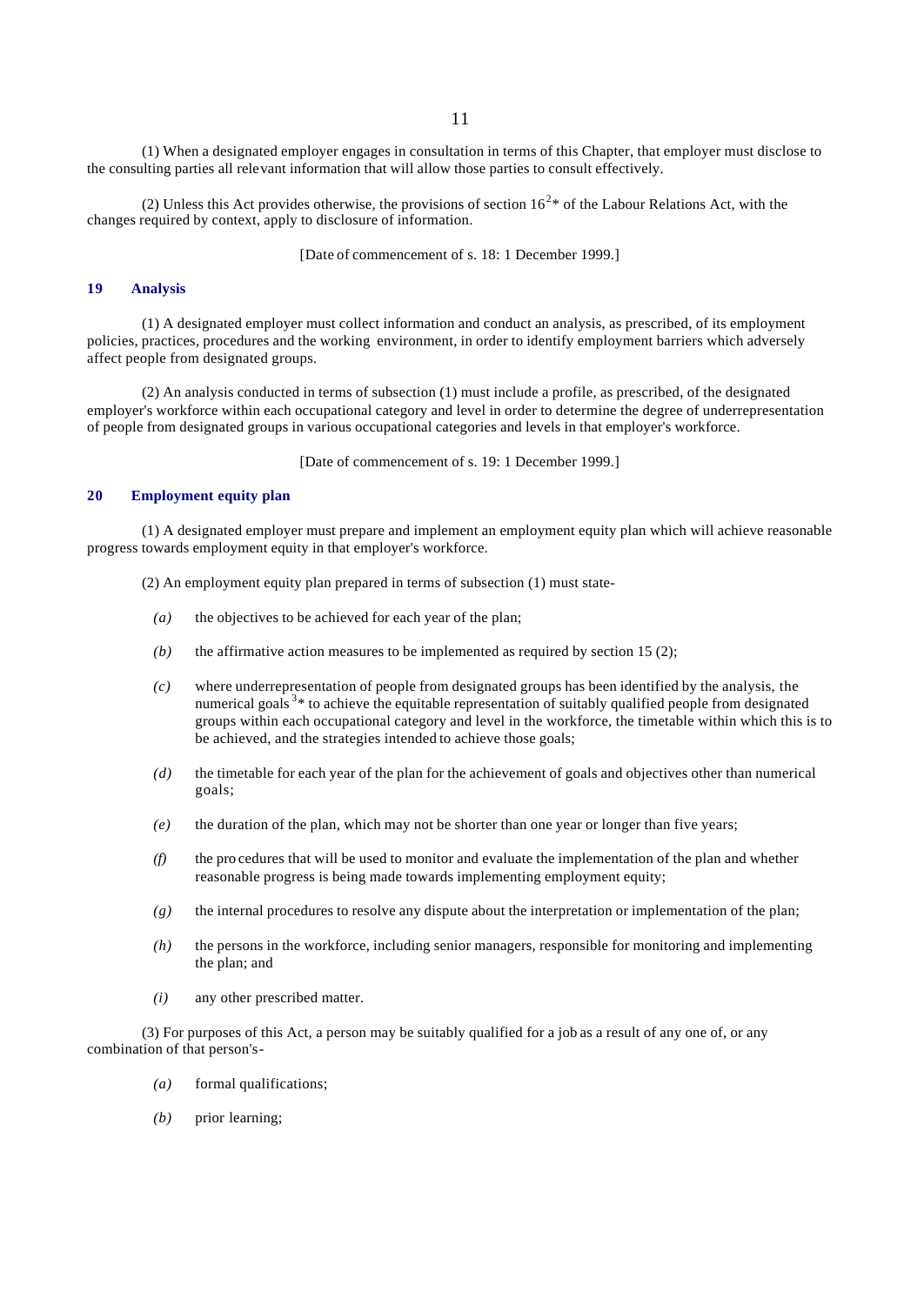- *(c)* relevant experience; or
- *(d)* capacity to acquire, within a reasonable time, the ability to do the job.

(4) When determining whether a person is suitably qualified for a job, an employer must-

- *(a)* review all the factors listed in subsection (3); and
- *(b)* determine whether that person has the ability to do the job in terms of any one of, or any combination of those factors.

(5) In making a determination under subsection (4), an employer may not unfairly discriminate against a person solely on the grounds of that person's lack of relevant experience.

(6) An employment equity plan may contain any other measures that are consistent with the purposes of this Act.

[Date of commencement of s. 20: 1 December 1999.]

# **21 Report<sup>4</sup> \***

(1) A designated employer that employs fewer than 150 employees must-

- *(a)* submit its first report to the Director-General within 12 months after the commencement of this Act or, if later, within 12 months after the date on which that employer became a designated employer; and
- *(b)* thereafter, submit a report to the Director-General once every two years, on the first working day of October.

(2) A designated employer that employs 150 or more employees must-

- *(a)* submit its first report to the Director-General within six months after the commencement of this Act or, if later, within six months after the date on which that employer became a designated employer; and
- *(b)* thereafter, submit a report to the Director-General once every year on the first working day of October.

(3) Despite subsections (1) and (2), a designated employer that submits its first report in the 12-month period preceding the first working day of October, should only submit its second report on the first working day of October in the following year.

(4) The reports referred to in subsections (1) and (2) must contain the prescribed information and must be signed by the chief executive officer of the designated employer.

(5) An employer who becomes a designated employer in terms of this Act must-

- *(a)* report as contemplated in this section for the duration of its current employment equity plan; and
- *(b)* notify the Director-General in writing if it is unable to report as contemplated in this section, and give reasons therefor.
- (6) Every report prepared in terms of this section is a public document.

[Date of commencement of s. 21: 1 December 1999.]

# **22 Publication of report**

(1) Every designated employer that is a public company must publish a summary of a report required by section 21 in that employer's annual financial report.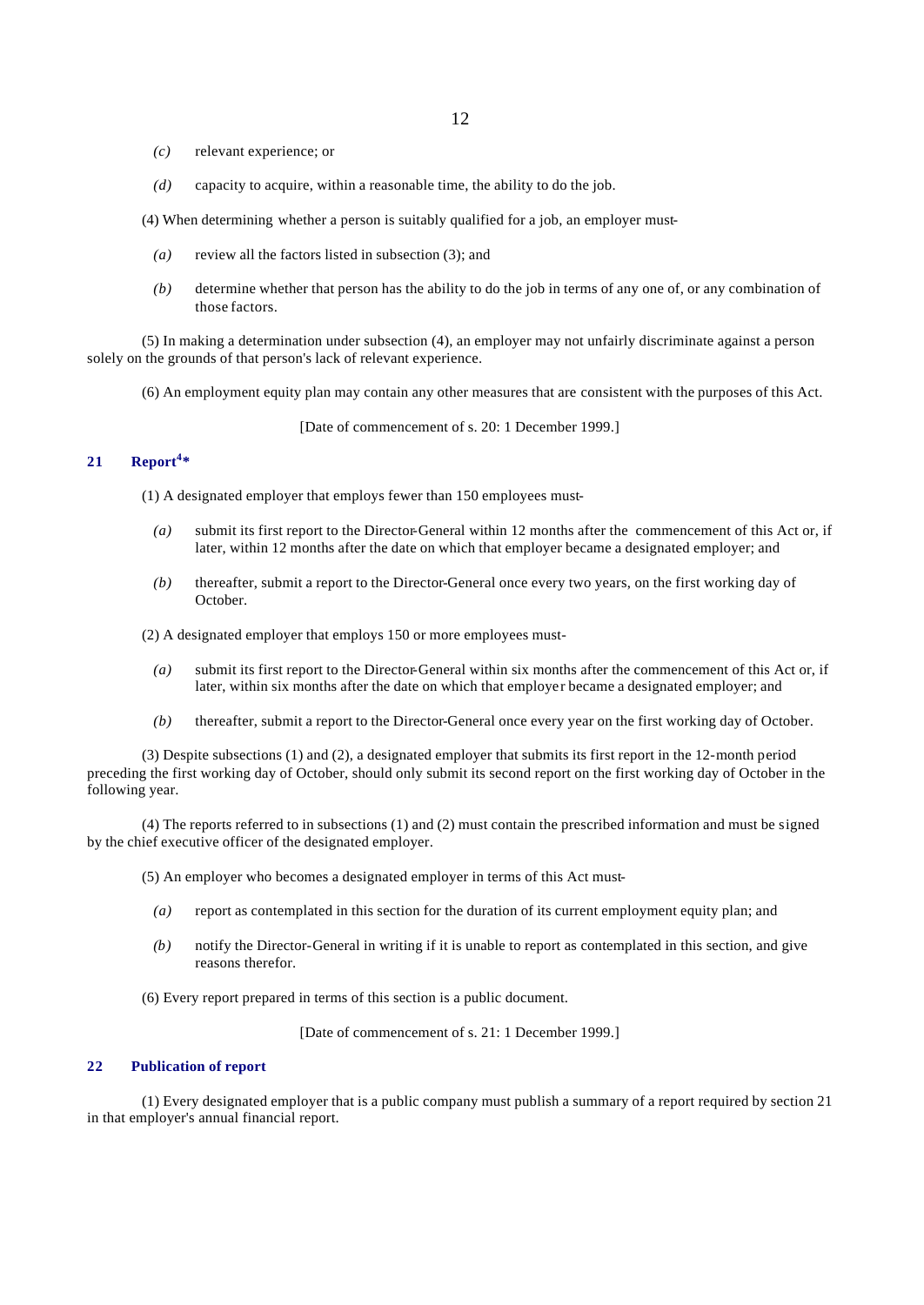13

(2) When a designated employer within any organ of state has produced a report in terms of section 21, the Minister responsible for that employer must table that report in Parliament.

[Date of commencement of s. 22: 1 December 1999.]

#### **23 Successive employment equity plans**

Before the end of the term of its current employment equity plan, a designated employer must prepare a subsequent employment equity plan.

[Date of commencement of s. 23: 1 December 1999.]

# **24 Designated employer must assign manager**

(1) Every designated employer mu st-

- *(a)* assign one or more senior managers to take responsibility for monitoring and implementing an employment equity plan;
- *(b)* provide the managers with the authority and means to perform their functions; and
- *(c)* take reasonable steps to ensure that the managers perform their functions.

(2) The assignment of responsibility to a manager in terms of subsection (1) does not relieve the designated employer of any duty imposed by this Act or any other law.

[Date of commencement of s. 24: 1 December 1999.]

# **25 Duty to inform**

(1) An employer must display at the workplace where it can be read by employees a notice in the prescribed form, informing them about the provisions of this Act.<sup>5\*</sup>

(2) A designated employer must, in each of its workplaces, place in prominent places that are accessible to all employees-

- *(a)* the most recent report submitted by that employer to the Director-General;
- *(b)* any compliance order, arbitration award or order of the Labour Court concerning the provisions of this Act in relation to that employer; and
- *(c)* any other document concerning this Act as may be prescribed.

(3) An employer who has an employment equity plan, must make a copy of the plan available to its employees for copying and consultation.

[Date of commencement of s. 25: 1 December 1999.]

#### **26 Duty to keep records**

An employer must establish and, for the prescribed period, maintain records in respect of its workforce, its employment equity plan and any other records relevant to its compliance with this Act.

[Date of commencement of s. 26: 1 December 1999.]

## **27 Income differentials**

(1) Every designated employer, when reporting in terms of section 21 (1) and (2), must submit a statement, as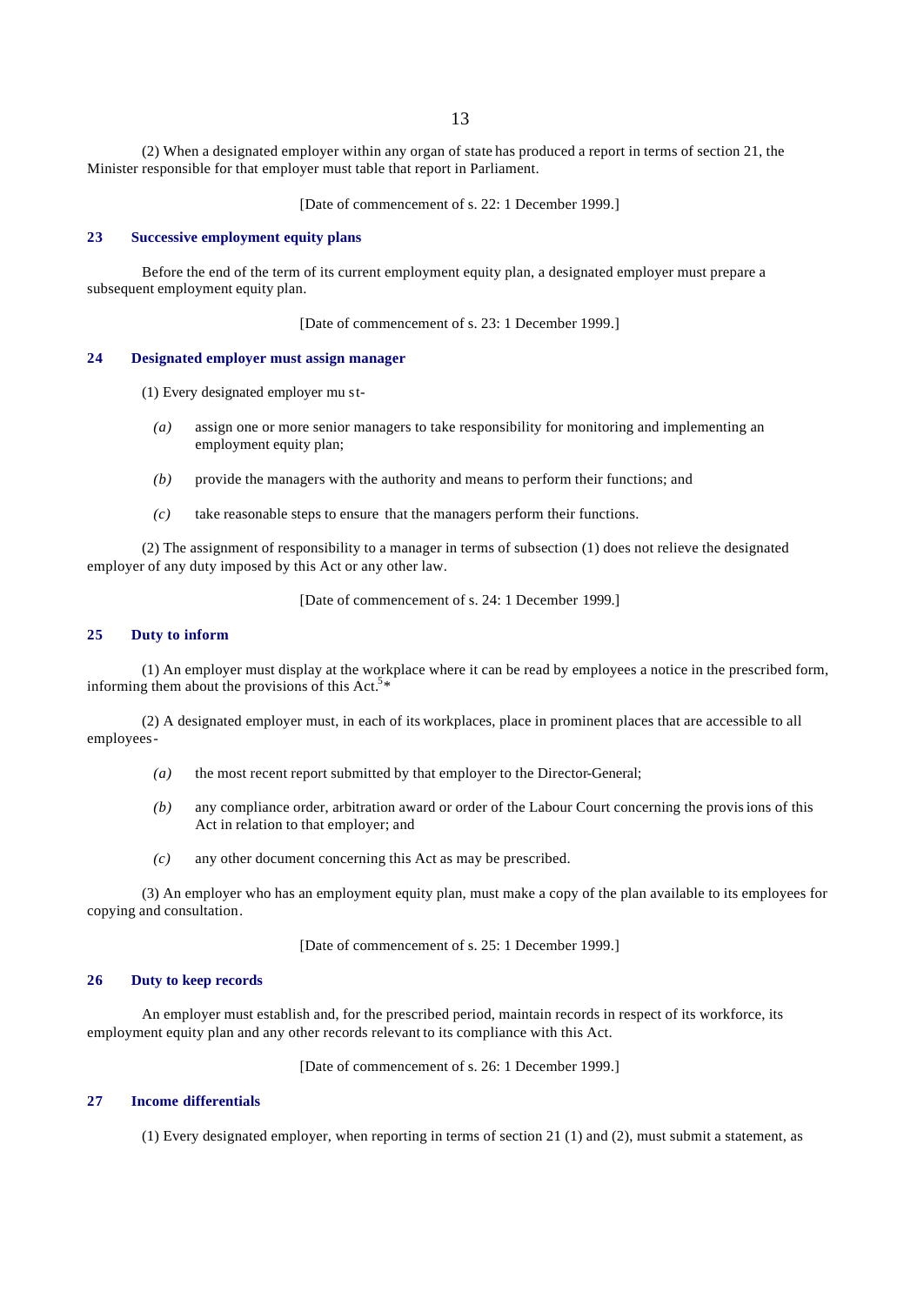prescribed, to the Emp loyment Conditions Commission established by section 59 of the Basic Conditions of Employment Act, on the remuneration and benefits received in each occupational category and level of that employer's workforce.

(2) Where disproportionate income differentials are reflected in the statement contemplated in subsection (1), a designated employer must take measures to progressively reduce such differentials subject to such guidance as may be given by the Minister as contemplated in subsection (4).

(3) The measures referred to in subsection (2) may include-

- *(a)* collective bargaining;
- *(b)* compliance with sectoral determinations made by the Minister in terms of section 51 of the Basic Conditions of Employment Act;
- *(c)* applying the norms and benchmarks set by the Employment Conditions Commision;
- *(d)* relevant measures contained in skills development legislation;
- *(e)* other measures that are appropriate in the circumstances.

(4) The Employment Conditions Commission must research and investigate norms and benchmarks for proportionate income differentials and advise the Minister on appropriate measures for reducing disproportional differentials.

(5) The Employment Conditions Commission may not disclose any information pertaining to individual employees or employers.

(6) Parties to a collective bargaining process may request the information contained in the statement contemplated in subsection (1) for collective bargaining purposes subject to section 16 (4) and (5) of the Labour Relations Act.

[Date of commencement of s. 27: 1 December 1999.]

#### **CHAPTER IV COMMISSION FOR EMPLOYMENT EQUITY (ss 28-33)**

[Date of commencement of Chapter IV: 14 May 1999.]

# **28 Establishment of Commission for Employment Equity**

The Commission for Employment Equity is hereby established.

[Date of commencement of s. 28: 14 May 1999.]

# **29 Composition of Commission for Employment Equity**

(1) The Commission consists of a chairperson and eight other members appointed by the Minister to hold office on a part-time basis.

(2) The members of the Commission must include-

- *(a)* two people nominated by those voting members of NEDLAC who represent organised labour;
- *(b)* two people nominated by those voting members of NEDLAC who represent organised business;
- *(c)* two people nominated by those voting members of NEDLAC who represent the State; and
- *(d)* two people nominated by those voting members of NEDLAC who represent the organisations of community and development interests in the Development Chamber in NEDLAC.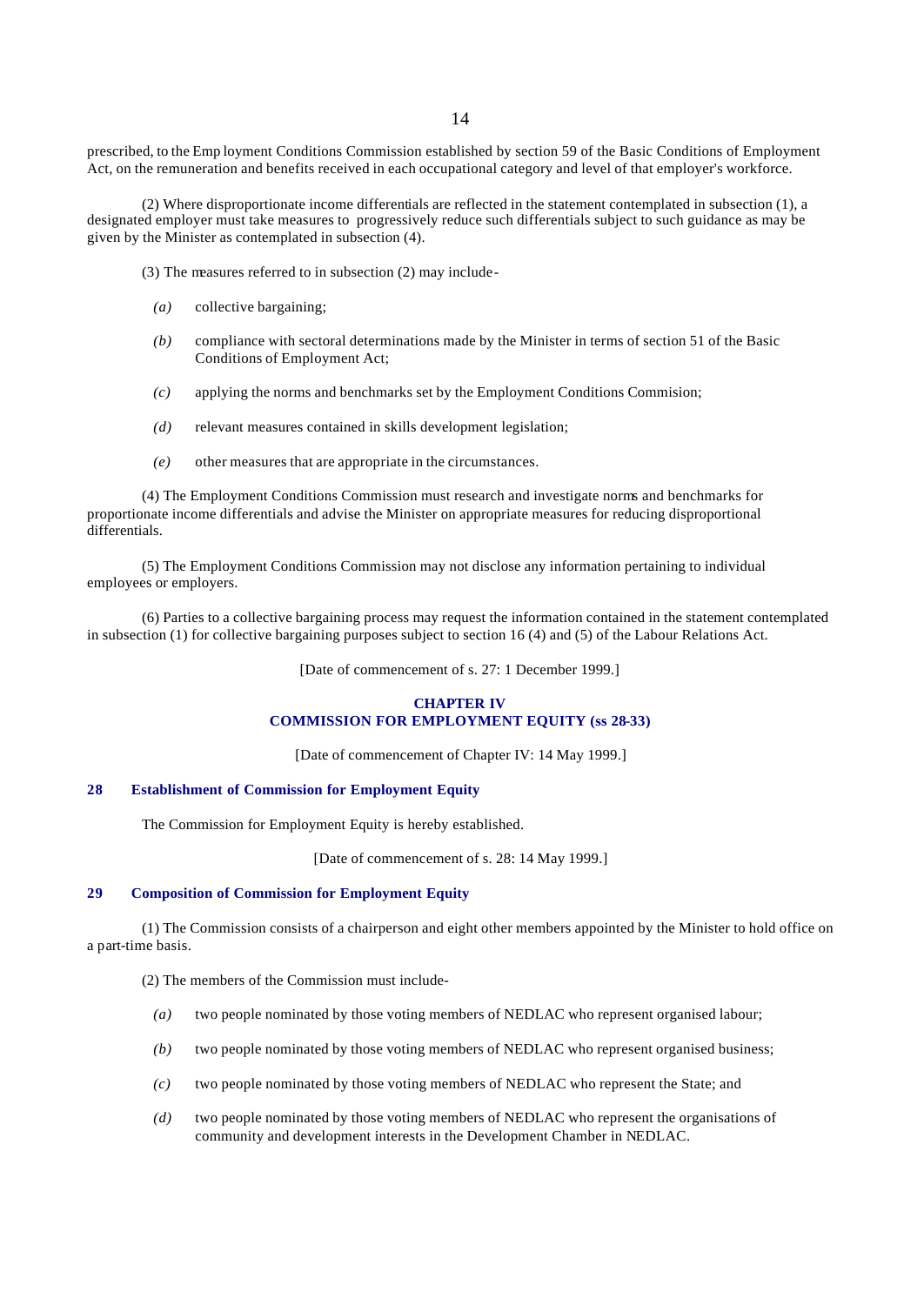(3) A party that nominates persons in terms of subsection (2) must have due regard to promoting the representivity of people from designated groups.

(4) The Chairperson and each other member of the Commission-

- *(a)* must have experience and expertise relevant to the functions contemplated in section 30;
- *(b)* must act impartially when performing any function of the Commission;
- *(c)* may not engage in any activity that may undermine the integrity of the Commission; and
- *(d)* must not participate in forming or communicating any advice on any matter in respect of which they have a direct financial interest or any other conflict of interest.

(5) The Minister must appoint a member of the Commission to act as chairperson whenever the office of chairperson is vacant.

(6) The members of the Commission must choose from among themselves a person to act in the capacity of chairperson during the temporary absence of the chairperson.

(7) The Minister may determine-

- *(a)* the term of office for the chairperson and for each member of the Commission, but no member's term of office may exceed five years;
- *(b)* the remuneration and allowances to be paid to members of the Commission with the concurrence of the Minister of Finance; and
- *(c)* any other conditions of appointment not provided for in this section.

(8) The chairperson and members of the Commission may resign by giving at least one month's written notice to the Minister.

(9) The Minister may remove the chairperson or a member of the Commission from office for-

- *(a)* serious misconduct;
- *(b)* permanent incapacity;
- *(c)* that person's absence from three consecutive meetings of the Commission without the prior permission of the chairperson, except on good cause shown; or
- *(d)* engaging in any activity that may undermine the integrity of the Commission.

[Date of commencement of s. 29: 14 May 1999.]

# **30 Functions of Commission for Employment Equity**

- (1) The Commission advises the Minister on-
	- *(a)* codes of good practice is sued by the Minister in terms of section 54;
	- *(b)* regulations made by the Minister in terms of section 55; and
	- *(c)* policy and any other matter concerning this Act.

(2) In addition to the functions in subsection (1) the Commission may-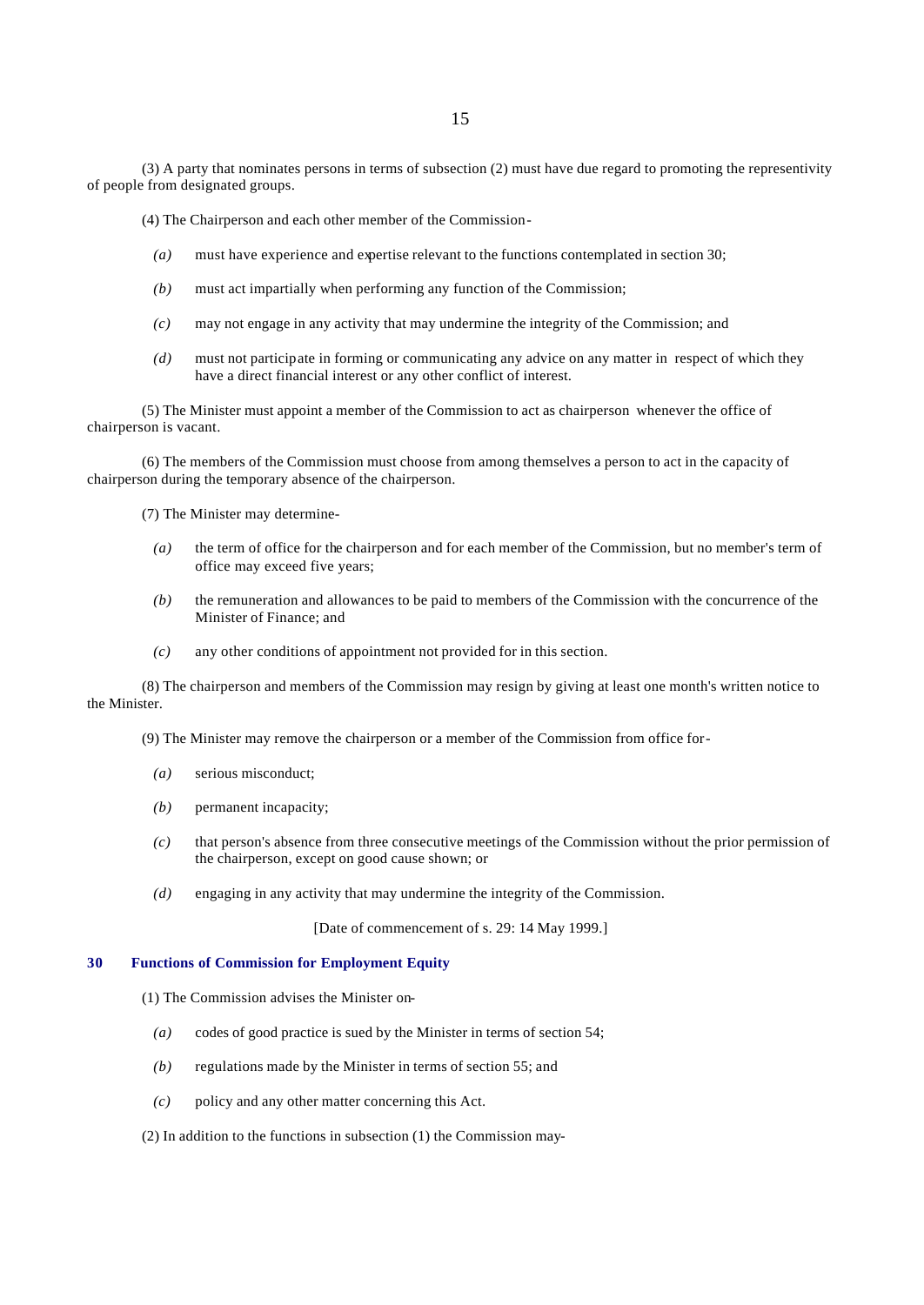- *(a)* make a wards recognising achievements of employers in furthering the purpose of this Act;
- *(b)* research and report to the Minister on any matter relating to the application of this Act, including appropriate and well-researched norms and benchmarks for the setting of numerical goals in various sectors; and
- *(c)* perform any other prescribed function.

[Date of commencement of s. 30: 14 May 1999.]

#### **31 Staff and expenses**

Subject to the laws governing the public service, the Minister must provide the Commission with the staff necessary for the performance of its functions.

[Date of commencement of s. 31: 14 May 1999.]

# **32 Public hearings**

In performing its functions, the Commission may-

- *(a)* call for written representations from members of the public; and
- *(b)* hold public hearings at which it may permit members of the public to make oral representations.

[Date of commencement of s. 32: 14 May 1999.]

# **33 Report by Commission for Employment Equity**

The Commission must submit an annual report to the Minister.

[Date of commencement of s. 33: 14 May 1999.]

# **CHAPTER V MONITORING, ENFORCEMENT AND LEGAL PROCEEDINGS (ss 34-52)**

# *Part A Monitoring* **(ss 34-45)**

# **34 Monitoring by employees and trade union representatives**

Any employee or trade union representative may bring an alleged contravention of this Act to the attention of-

- *(a)* another employee;
- *(b)* an employer;
- *(c)* a trade union;
- *(d)* a workplace forum;
- *(e)* a labour inspector;
- *(f)* the Director-General; or
- *(g)* the Commission.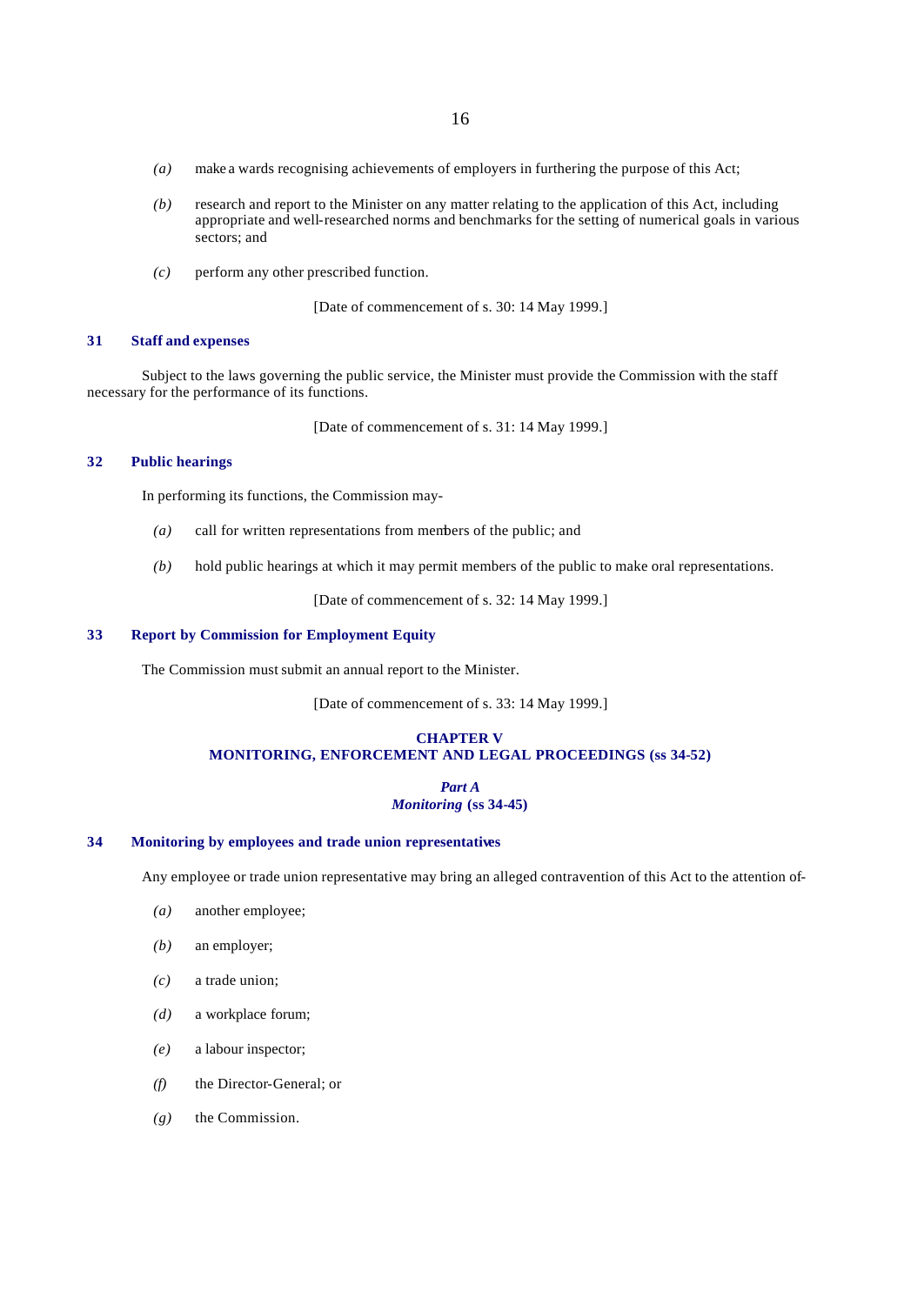#### *Enforcement*

#### **35 Powers of labour inspectors**

A labour inspector acting in terms of this Act has the authority to enter, question and inspect as provided for in sections 65 and 66 of the Basic Conditions of Employment Act.

[Date of commencement of s. 35: 1 December 1999.]

#### **36 Undertaking to comply**

A labour inspector must request and obtain a written undertaking from a designated employer to comply with paragraphs *(a)* to *(j)* within a specified period, if the inspector has reasonable grounds to believe that the employer has failed to-

- *(a)* consult with employees as required by section 16;
- *(b)* conduct an analysis as required by section 19;
- *(c)* prepare an employment equity plan as required by section 20;
- *(d)* implement its employment equity plan;
- *(e)* submit an annual report as required by section 21;
- *(f)* publish its report as required by section 22;
- *(g)* prepare a successive employment equity plan as required by section 23;
- *(h)* assign responsibility to one or more senior managers as required by section 24;
- *(i)* inform its employees as required by section 25; or
- *(j)* keep records as required by section 26.

[Date of commencement of s. 36: 1 December 1999.]

# **37 Compliance order**

- (1) A labour inspector may issue a compliance order to a designated employer if that employer has-
	- *(a)* refused to give a written undertaking in terms of section 36, when requested to do so; or
	- *(b)* failed to comply with a written undertaking given in terms of section 36.

(2) A compliance order issued in terms of subsection (1) must set out-

- *(a)* the name of the employer, and the workplaces to which the order applies;
- *(b)* those provisions of Chapter III of this Act which the employer has not complied with and details of the conduct constituting non-compliance;
- *(c)* any written undertaking given by the employer in terms of section 36 and any failure by the employer to comply with the written undertaking;
- *(d)* any steps that the employer must take and the period within which those steps must be taken;
- *(e)* the maximum fine, if any, that may be imposed on the employer in terms of Schedule 1 for failing to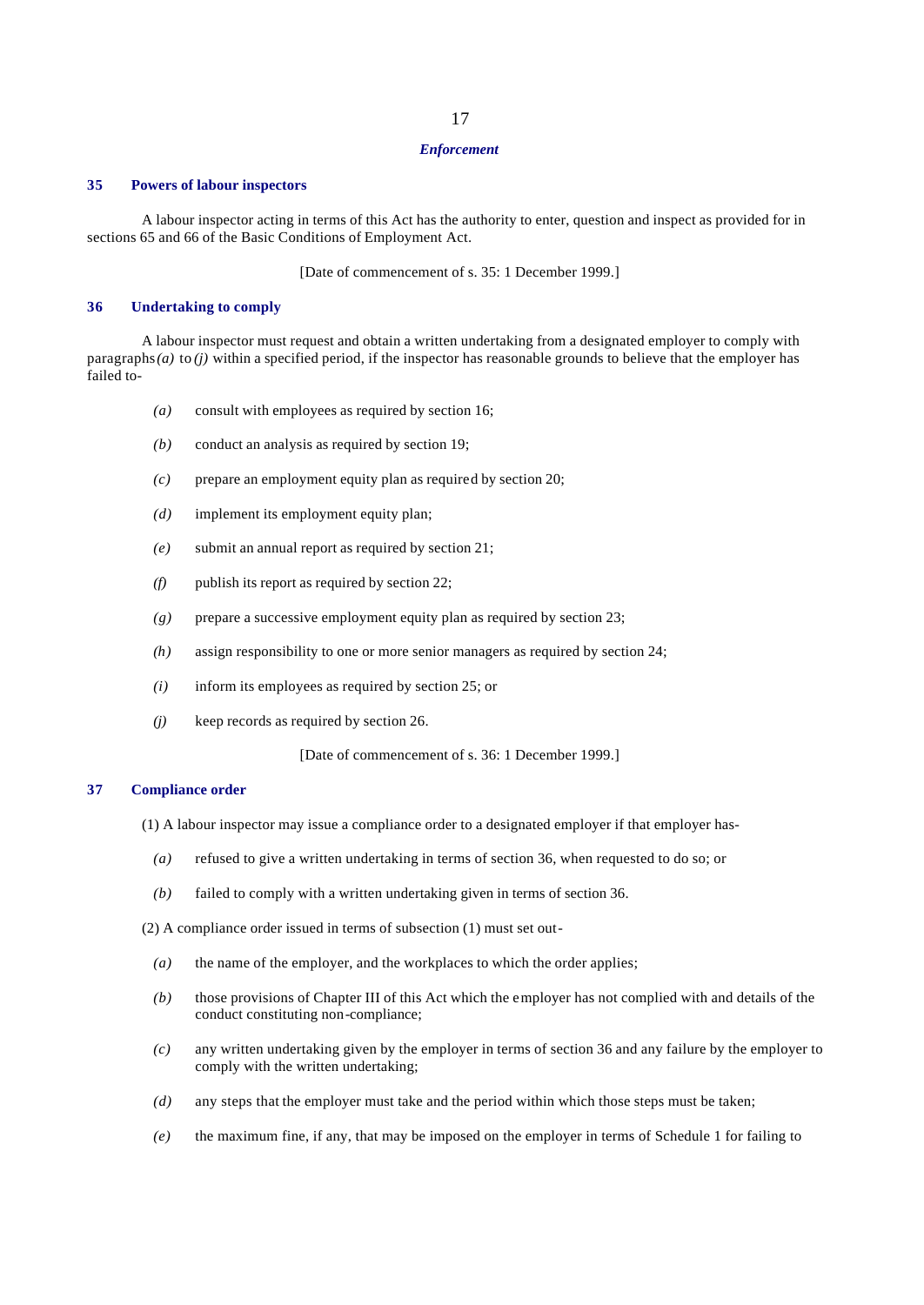comply with the order; and

*(f)* any other prescribed information.

(3) A labour inspector who issues a compliance order must serve a copy of that order on the employer named in it.

(4) A designated employer who receives a compliance order served in terms of subsection (3) must display a copy of that order prominently at a place accessible to the affected employees at each workplace named in it.

(5) A designated employer must comply with the compliance order within the time period stated in it, unless the employer objects to that order in terms of section 39.

(6) If a designated employer does not comply with an order within the period stated in it, or does not object to that order in terms of section 39, the Director-General may apply to the Labour Court to make the compliance order an order of the Labour Court.

[Date of commencement of s. 37: 1 December 1999.]

#### **38 Limitations**

A labour inspector may not issue a compliance order in respect of a failure to comply with a provision of Chapter III of this Act if-

- *(a)* the employer is being reviewed by the Director-General in terms of section 43; or
- *(b)* the Director-General has referred an employer's failure to comply with a recommendation to the Labour Court in terms of section 45.

[Date of commencement of s. 38: 1 December 1999.]

#### **39 Objec tions against compliance order**

(1) A designated employer may object to a compliance order by making written representations to the Director-General within 21 days after receiving that order.

(2) If the employer shows good cause at any time, the Director-General may permit the employer to object after the period of 21 days has expired.

(3) After considering the designated employer's representations and any other relevant information, the Director-General-

- *(a)* may confirm, vary or cancel all or any part of the order to which the employer objected; and
- *(b)* must specify the time period within which that employer must comply with any part of the order that is confirmed or varied.

(4) The Director-General must, after making a decision in terms of subsection (3), and within 60 days after receiving the employer's representations, serve a copy of that decision on that employer.

(5) A designated employer who receives an order of the Director-General must either-

- *(a)* comply with that order within the time period stated in it; or
- *(b)* appeal against that order to the Labour Court in terms of section 40.

(6) If a designated employer does not comply with an order of the Director-General, or does not appeal against that order, the Director-General ma y apply to the Labour Court for that order to be made an order of the Labour Court.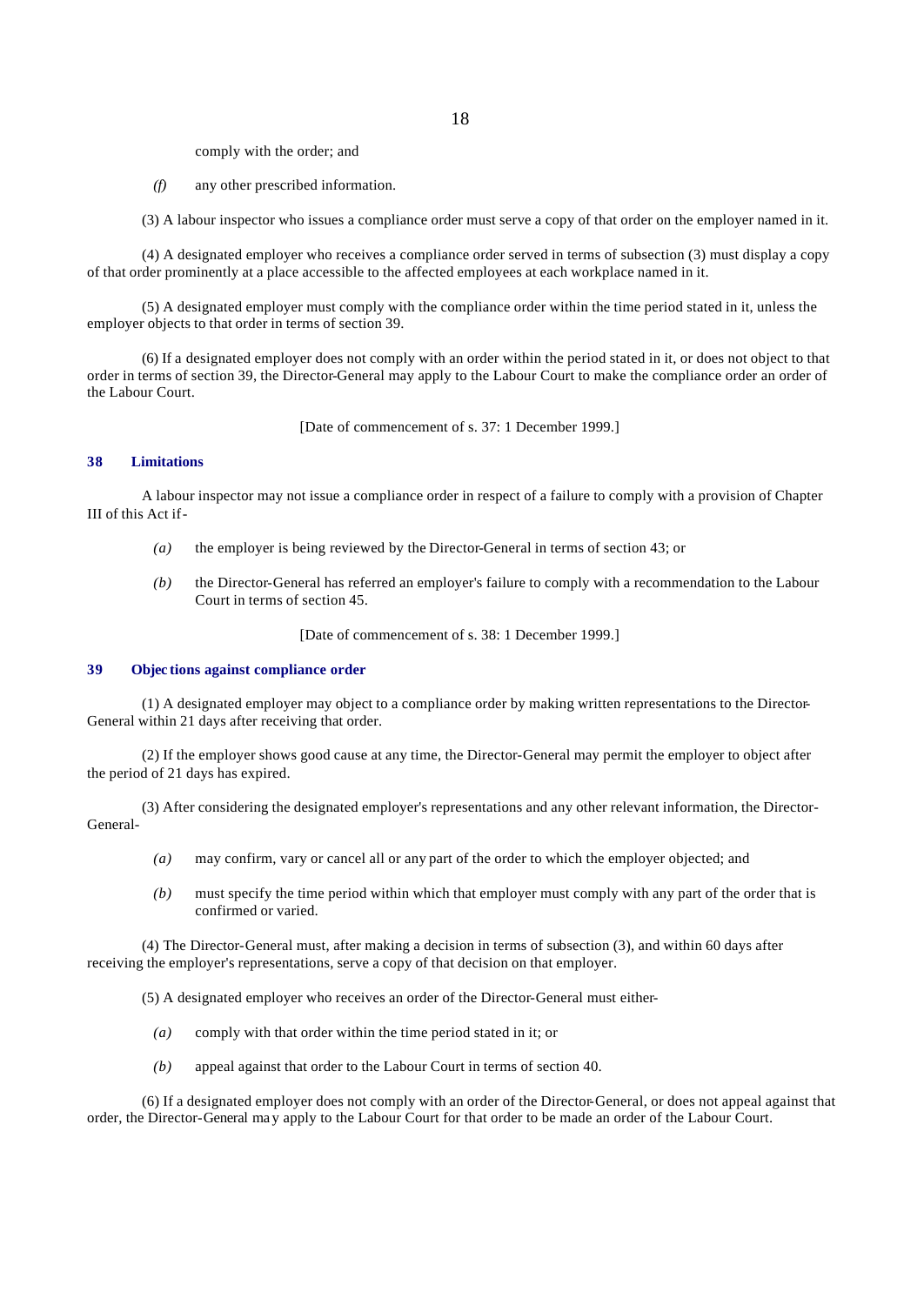[Date of commencement of s. 39: 1 December 1999.]

#### **40 Appeal from compliance order**

(1) A designated employer may appeal to the Labour Court against a compliance order of the Director-General within 21 days after receiving that order.

(2) The Labour Court may at any time permit the employer to appeal after the 21-day time limit has expired, if that employer shows good cause for failing to appeal within that time limit.

(3) If the designated employer has appealed against an order of the Director-General, that order is suspended until the final determination of-

- *(a)* the appeal by the Labour Court; or
- *(b)* any appeal against the decision of the Labour Court in that matter.

[Date of commencement of s. 40: 1 December 1999.]

# **41 Register of designated employers**

- (1) The Minister must keep a register of designated employers that have submitted the reports required by section
- 21.

(2) The register referred to in subsection (1) is a public document.

[Date of commencement of s. 41: 1 December 1999.]

# **42 Assessment of compliance**

In determining whether a designated employer is implementing employment equity in compliance with this Act, the Director-General or any person or body applying this Act must, in addition to the factors stated in section 15, take into account all of the following:

- *(a)* The extent to which suitably qualified people from and amongst the different designated groups are equitably represented within each occupational category and level in that employer's workforce in relation to the-
	- (i) demographic profile of the national and regional economically active population;
	- (ii) pool of suitably qualified people from designated groups from which the employer may reasonably be expected to promote or appoint employees;
	- (iii) economic and financial factors relevant to the sector in which the employer operates;
	- (iv) present and anticipated economic and financial circumstances of the employer; and
	- (v) the number of present and planned vacancies that exist in the various categories and levels, and the employer's labour turnover;
- *(b)* progress made in implementing employment equity by other designated employers operating under comparable circumstances and within the same sector;
- *(c)* reasonable efforts made by a designated employer to implement its employment equity plan;
- *(d)* the extent to which the designated employer has made progress in eliminating employment barriers that adversely affect people from designated groups; and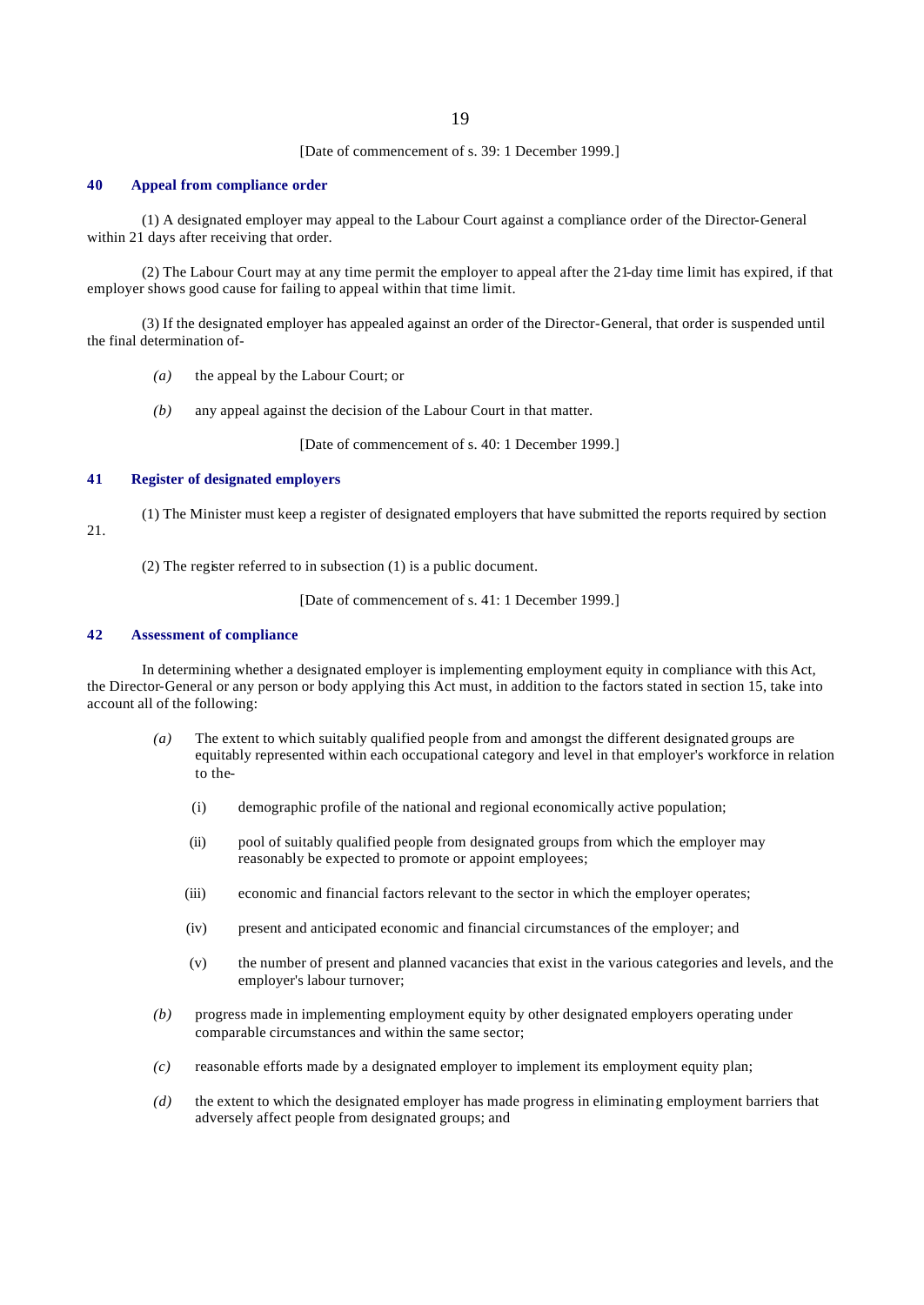*(e)* any other prescribed factor.

[Date of commencement of s. 42: 1 December 1999.]

#### **43 Review by Director -General**

- (1) The Director-General may conduct a revie w to determine whether an employer is complying with this Act.
- (2) In order to conduct the review the Director-General may-
	- *(a)* request an employer to submit to the Director-General a copy of its current analysis or employment equity plan;
	- *(b)* request an employer to submit to the Director-General any book, record, correspondence, document or information that could reasonably be relevant to the review of the employer's compliance with this Act;
	- *(c)* request a meeting with an employer to discuss its employment equity plan, the implementation of its plan and any matters related to its compliance with this Act; or
	- *(d)* request a meeting with any-
		- (i) employee or trade union consulted in terms of section 16;
		- (ii) workplace forum; or
		- (iii) other person who may have information relevant to the review.

[Date of commencement of s. 43: 1 December 1999.]

#### **44 Outcome of Director-General's review**

Subsequent to a review in terms of section 43, the Director-General may-

- *(a)* approve a designated employer's employment equity plan; or
- *(b)* make a recommendation to an employer, in writing, stating-
	- (i) steps which the employer must take in connection with its employment equity plan or the implementation of that plan, or in relation to its compliance with any other provision of this Act; and
	- (ii) the period within which those steps must be taken; and
	- (iii) any other prescribed information.

[Date of commencement of s. 44: 1 December 1999.]

# **45 Failure to c omply with Director-General's recommendation**

If an employer fails to comply with a request made by the Director-General in terms of section 43 (2) or a recommendation made by the Director-General in terms of section 44 *(b)*, the Director-General may refer the employer's non-compliance to the Labour Court.

[Date of commencement of s. 45: 1 December 1999.]

*Part B Legal proceedings* **(ss 46 -50)**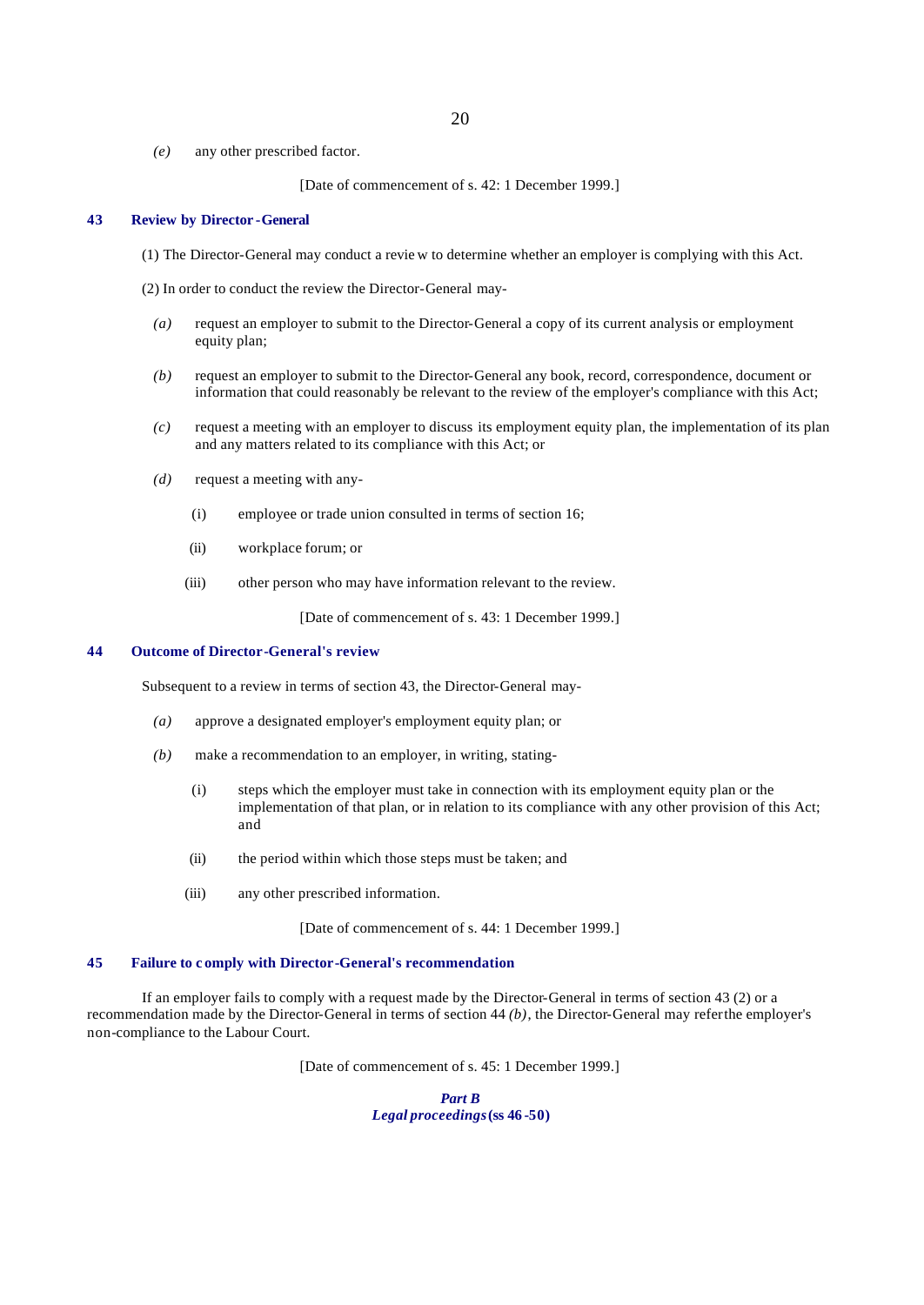#### **46 Conflict of proceedings**

(1) If a dispute has been referred to the CCMA by a party in terms of Chapter II and the issue to which the dispute relates also forms the subject of a referral to the Labour Court by the Director-General in terms of section 45, the CCMA proceedings must be stayed until the Labour Court makes a decision on the referral by the Director-General.

(2) If a dispute has been referred to the CCMA by a party in terms of Chapter II against an employer being reviewed by the Director-General in terms of section 43, there may not be conciliation or adjudication in respect of the dispute until the review has been completed and the employer has been informed of the outcome.

[Date of commencement of s. 46: 1 December 1999.]

#### **47 Consolidation of proceedings**

Disputes concerning contraventions of this Act by the same employer may be consolidated.

# **48 Powers of commissioner in arbitration proceedings**

A commissioner of the CCMA may, in any arbitration proceedings in terms of this Act, make any appropriate arbitration award that gives effect to a provision of this Act.

#### **49 Jurisdiction of Labour Court**

The Labour Court has exclusive jurisdiction to determine any dispute about the interpretation or application of this Act, except where this Act provides otherwise.

#### **50 Powers of Labour Court**

- (1) Except where this Act provides otherwise, the Labour Court may make any appropriate order including-
	- *(a)* on application by the Director-General in terms of section 37 (6) or 39 (6) making a compliance order an order of the Labour Court;
	- *(b)* subject to the provisions of this Act, condoning the late filing of any document with, or the late referral of any dispute to, the Labour Court;
	- *(c)* directing the CCMA to conduct an investigation to assist the Court and to submit a report to the Court;
	- *(d)* awarding compensation in any circumstances contemplated in this Act;
	- *(e)* awarding damages in any circumstances contemplated in this Act;
	- *(f)* ordering compliance with any provision of this Act, including a request made by the Director-General in terms of section 43 (2) or a recommendation made by the Director-General in terms of section 44 *(b)*;
- *(g)* imposing a fine in accordance with Schedule 1 for a contravention of certain provisions of this Act;
- *(h)* reviewing the performance or purported performance of any function provided for in this Act or any act or omission of any person or body in terms of this Act on any grounds that are permissible in law;
- *(i)* in an appeal under section 40, confirming, varying or setting aside all or part of an order made by the Director-General in terms of section 39; and
- *(j)* dealing with any matter necessary or incidental to performing its functions in terms of this Act.

(2) If the Labour Court decides that an employee has been unfairly discriminated against, the Court may make any appropriate order that is just and equitable in the circumstances, including-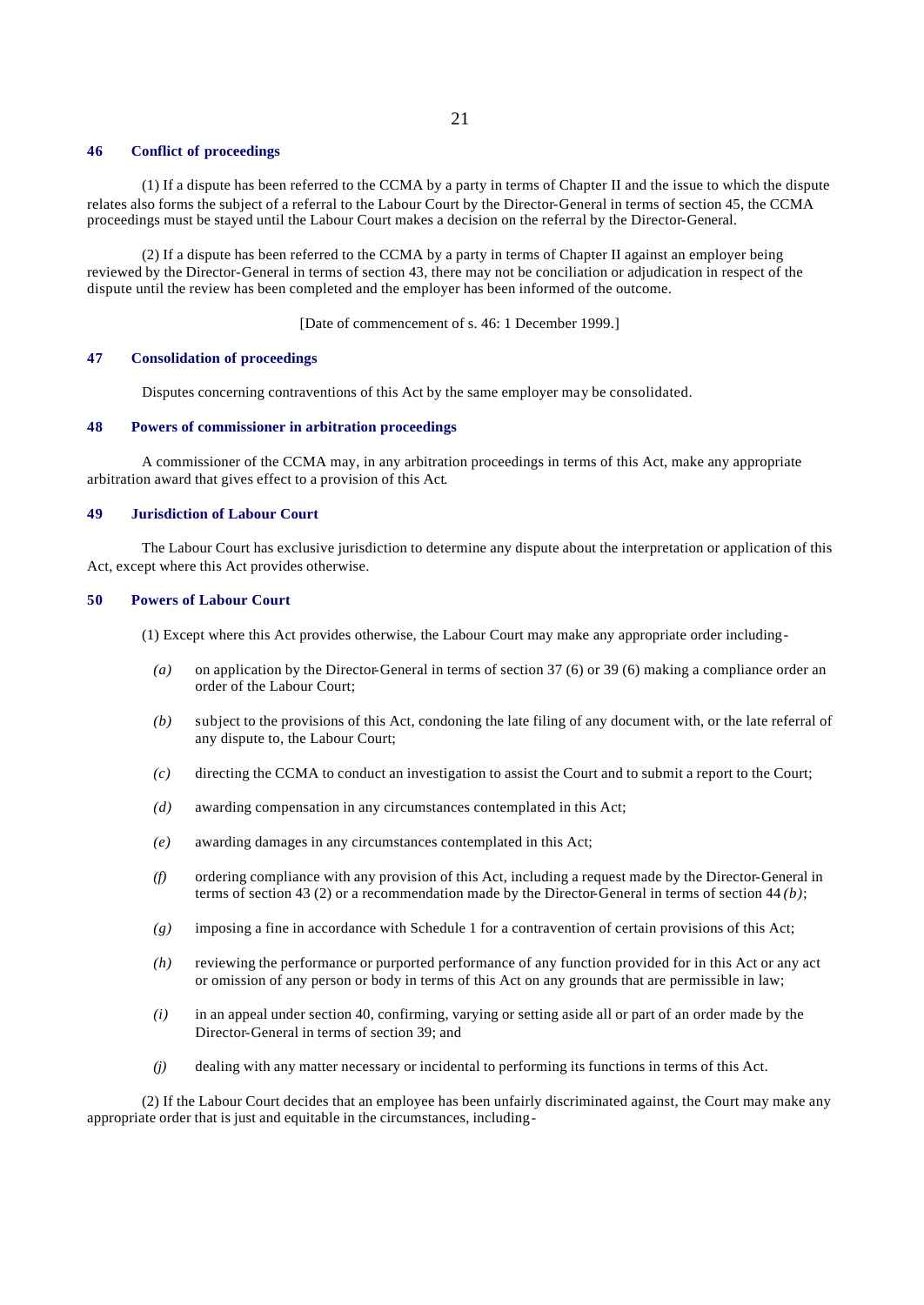- *(a)* payment of compensation by the employer to that employee;
- *(b)* payment of damages by the employer to that employee;
- *(c)* an order directing the employer to take steps to prevent the same unfair discrimination or a similar practice occurring in the future in respect of other employees;
- *(d)* an order directing an employer, other than a designated employer, to comply with Chapter III as if it were a designated employer;
- *(e)* an order directing the removal of the employer's name from the register referred to in section 41; and
- *(f)* the publication of the Court's order.

(3) The Labour Court, in making any order, may take into account any delay on the part of the party who seeks relief in processing a dispute in terms of this Act.

(4) If the Labour Court declares that the medical testing of an employee as contemplated in section 7 is justifiable, the court may make any order that it considers appropriate in the circumstances, including imposing conditions relating to-

- *(a)* the provision of counselling;
- *(b)* the maintenance of confidentiality;
- *(c)* the period during which the authorisation for any testing applies; and
- *(d)* the category or categories of jobs or employees in respect of which the authorisation for testing applies.

# *Part C Protection of employee rights* **(ss 51-52)**

# **51 Protection of employee rights**

(1) No person may discriminate against an employee who exercises any right conferred by this Act.

(2) Without limiting the general protection conferred by subsection (1), no person may threaten to do, or do any of the following:

- *(a)* Prevent an employee from exercising any right conferred by this Act or from participating in any proceedings in terms of this Act; or
- *(b)* prejudice an employee because of past, present or anticipated-
	- (i) disclosure of information that the employee is lawfully entitled or required to give to another person;
	- (ii) exercise of any right conferred by this Act; or
	- (iii) participation in any proceedings in terms of this Act.

(3) No person may favour, or promise to favour, an employee in exchange for that employee not exercising any right conferred by this Act or not participating in any proceedings in terms of this Act.

(4) Nothing in this section precludes the parties to a dispute arising out of an alleged breach of any right conferred by this Part, from concluding an agreement to settle the dispute.

(5) For the purposes of this section 'employee' includes a former employee or an applicant for employment.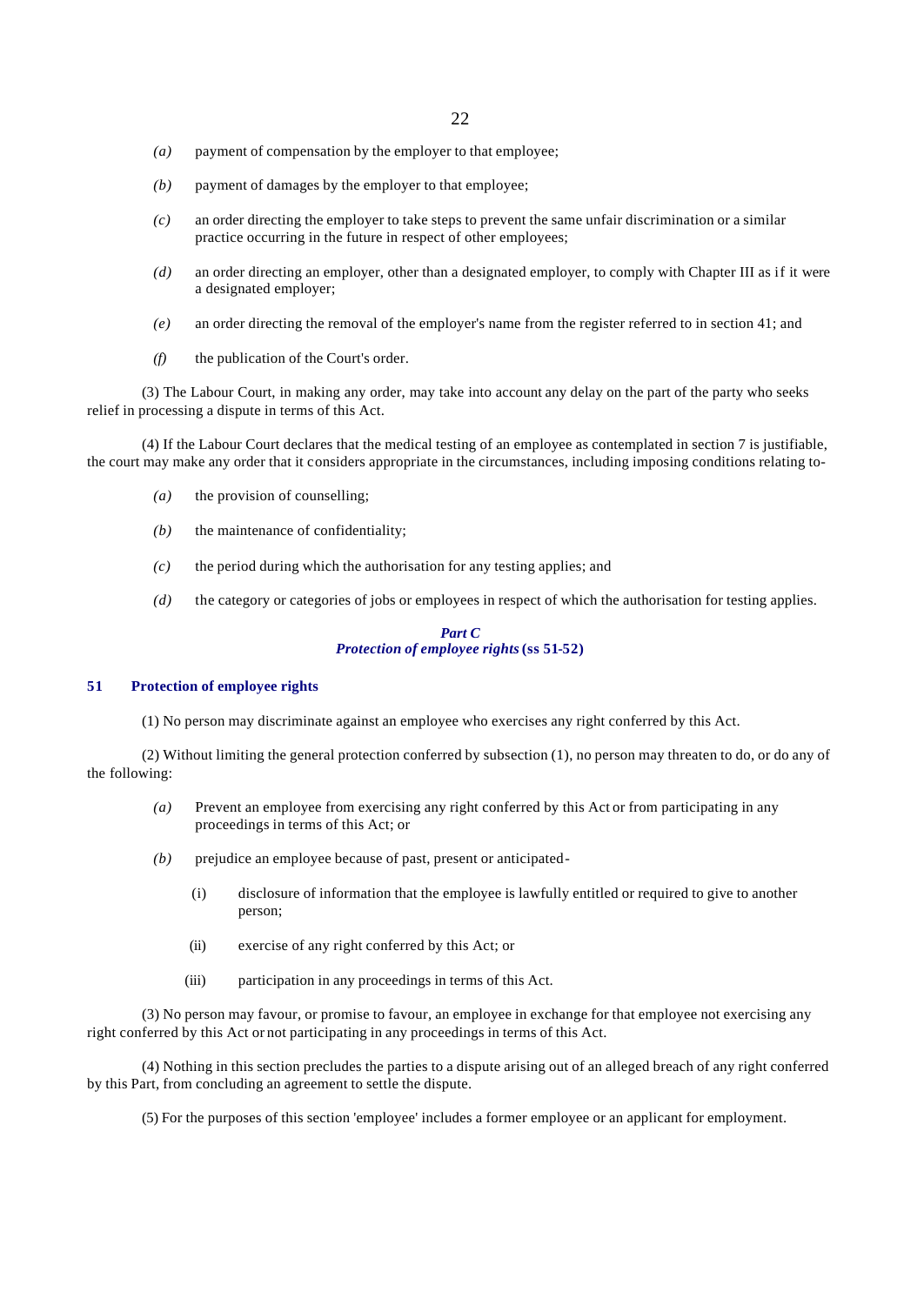# **52 Procedure for disputes**

(1) If there is a dispute about the interpretation or application of this Part, any party to the dispute may refer it in writing to the CCMA.

- (2) The CCMA must attempt to resolve a dispute referred to it in terms of this Part through conciliation.
- (3) If the dispute remains unresolved after conciliation-
	- *(a)* any party to the dispute may refer it to the Labour Court for adjudication; or
- *(b)* all the parties to the dispute may consent to arbitration of the dispute by the CCMA.

(4) In respect of a dispute in terms of this Part, the relevant provisions of Part C and D of Chapter VII of the Labour Relations Act apply, read with the changes required by the context.

# **CHAPTER VI GENERAL PROVISIONS (ss 53-65)**

#### **53 State contracts**

(1) Every employer that makes an offer to conclude an agreement with any organ of state for the furnishing of supplies or services to that organ of state or for the hiring or letting of anything-

- *(a)* must-
	- (i) if it is a designated employer, comply with Chapters II and III of this Act; or
	- (ii) if it is not a designated employer, comply with Chapter II of this Act; and
- *(b)* attach to that offer either-
	- (i) a certificate in terms of subsection (2) which is conclusive evidence that the employer complies with the relevant Chapters of this Act; or
	- (ii) a declaration by the employer that it complies with the relevant Chapters of this Act, which, when verified by the Director-General, is conclusive evidence of compliance.

(2) An employer referred to in subsection (1) may request a certificate from the Minister confirming its compliance with Chapter II, or Chapters II and III, as the case may be.

(3) A certificate issued in terms of subsection (2) is valid for 12 months from the date of issue or until the next date on which the employer is obliged to submit a report in terms of section 21, whichever perio d is the longer.

(4) A failure to comply with the relevant provisions of this Act is sufficient ground for rejection of any offer to conclude an agreement referred to in subsection  $(1)$  or for cancellation of the agreement.<sup>6\*</sup>

[Date of commencement of s. 53: to be proclaimed.]

#### **54 Codes of good practice**

(1) The Minister may, on the advice of the Commission-

- (*a*) issue any code of good practice;<sup>7\*</sup> and
- *(b)* change or replace any code of good practice.

(2) Any code of good practice, or any change to, or replacement of, a code of good practice must be published in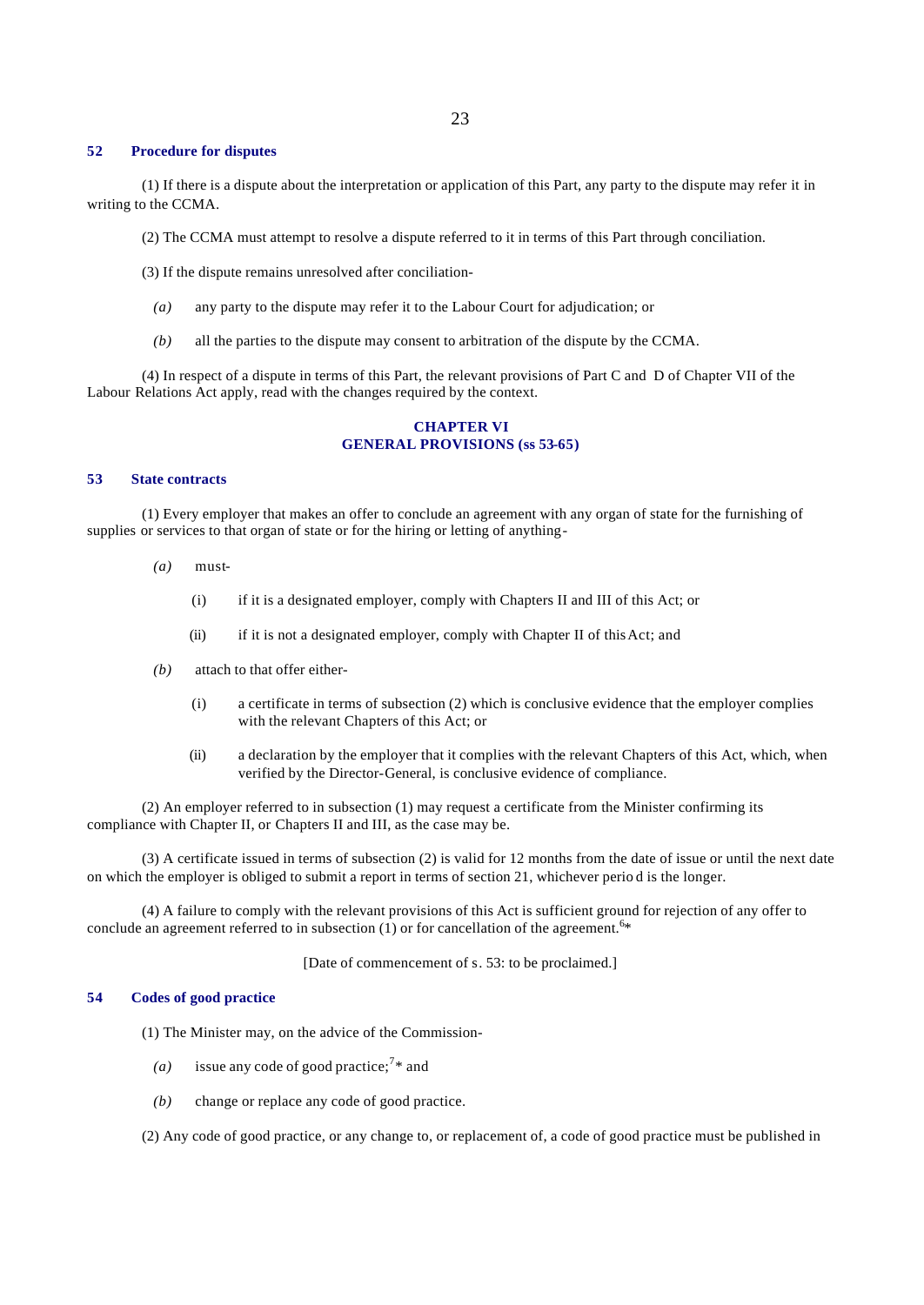the *Gazette*.

#### **55 Regulations**

(1) The Minister may, by notice in the *Gazette* and on the advice of the Commission, make any regulation regarding-

- *(a)* any matter that this Act requires or permits to be prescribed; and
- *(b)* any administrative or procedural matters that may be necessary or expedient to achieve the proper and effective administration of this Act.

(2) The Minister must by notice in the *Gazette* make a regulation providing for separate and simplified forms and procedures in respect of the obligations created by sections 19, 20, 21, 25 and 26 for employers that employ 150 or fewer employees.

#### **56 Delegations**

(1) The Minister may delegate any power conferred, or assign any duty imposed, upon the Minister in terms of this Act, except the powers and duties contemplated in sections 29 (1), (5) and (7), 53 (2), 54, 55, 59 (4) and 61 (4).

(2) A delegation or assignment must be in writing and may be subject to any conditions or restrictions determined by the Minister.

(3) The Minister may at any time-

- *(a)* withdraw a delegation or assignment made in terms of subsection (1); and
- *(b)* withdraw or amend any decision made by a person exe rcising a power or performing a duty delegated or assigned in terms of subsection (1).

(4) The Director-General may delegate any power conferred, or assign any duty imposed, upon the Director-General in terms of this Act, to any employee in the Departme nt.

(5) Subsections (2) and (3) apply with the changes required by the context to any delegation or assignment by the Director-General under subsection (4).

#### **57 Temporary employment services**

 (1) For purposes of Chapter III of this Act, a person whose services have been procured for, or provided to, a client by a temporary employment service is deemed to be the employee of that client, where that person's employment with the client is of indefinite duration or for a period of three months or longer.

(2) Where a temporary employment service, on the express or implied instructions of a client, commits an act of unfair discrimination, both the temporary employment service and the client are jointly and severally liable.

#### **58 Designation of organs of state**

The President must, within six months after the commencement of this Act, and after consultation with the Minister responsible for the Public Service and Administration, publish a notice in the *Gazette* listing every designated employer within any organ of state.

[Date of commencement of s. 58: 1 December 1999.]

# **59 Breach of confidentiality**

(1) Any person who discloses any confidential information acquired in the performance of a function in terms of this Act, commits an offence.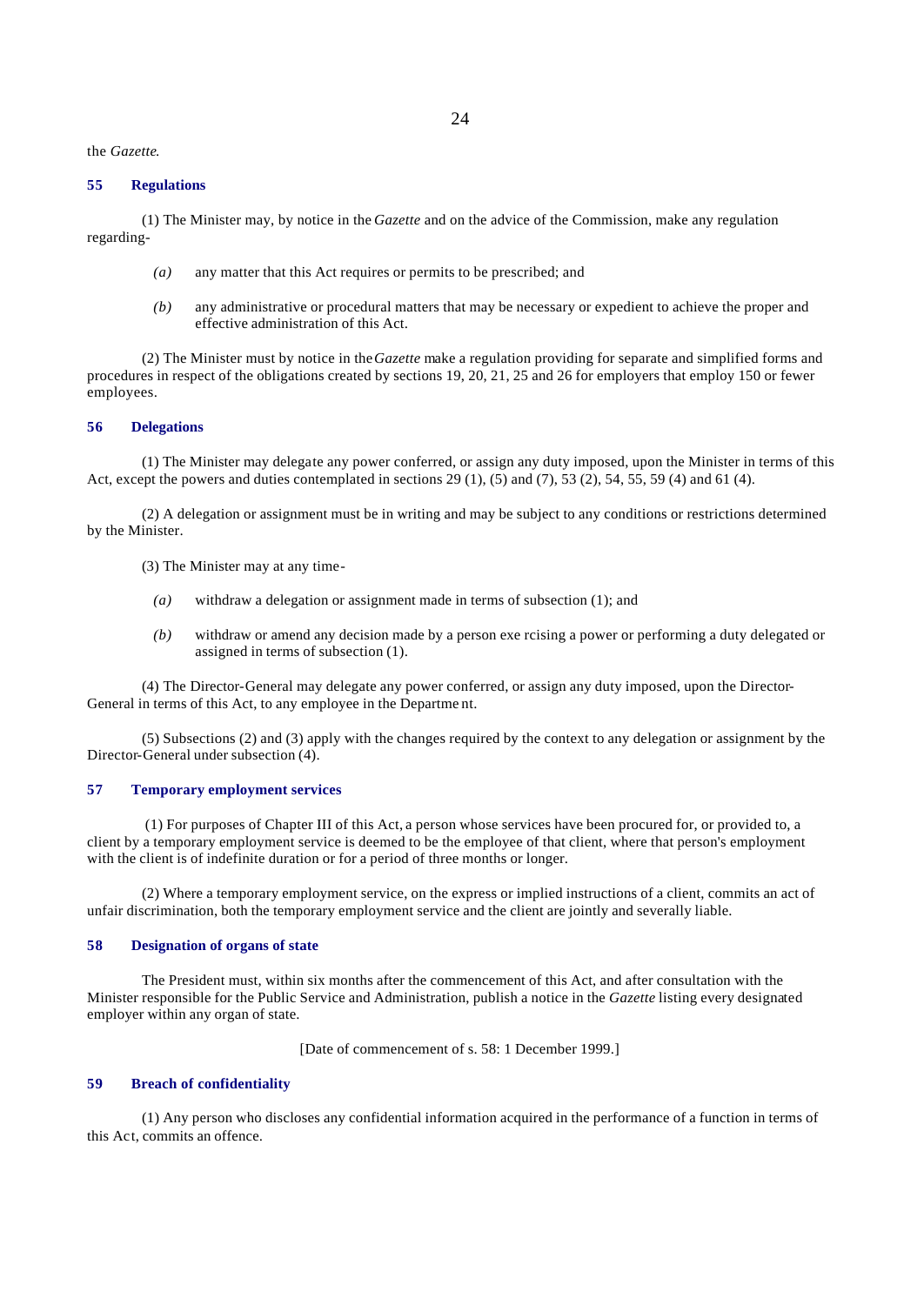(2) Subsection (1) does not apply if the information-

- *(a)* is disclosed to enable a person to perform a function in terms of this Act; or
- *(b)* must be disclosed in terms of this Act, any other law or an order of court.

(3) A person convicted of an offence in terms of this section may be sentenced to a fine not exceeding R10 000,00.

(4) The Minister may, with the concurrence of the Minister of Justice and by notice in the *Gazette,* amend the maximum amount of the fine referred to in subsection (3) in order to counter the effect of inflation.

#### **60 Liability of employers**

(1) If it is alleged that an employee, while at work, contravened a provision of this Act, or engaged in any conduct that, if engaged in by that employee's employer, would constitute a contravention of a provision of this Act, the alleged conduct must immediately be brought to the attention of the employer.

(2) The employer must consult all relevant parties and must take the necessary steps to eliminate the alleged conduct and comply with the provisions of this Act.

(3) If the employer fails to take the necessary steps referred to in subsection 2, and it is proved that the employee has contravened the relevant provision, the employer must be deemed also to have contravened that provision.

(4) Despite subsection (3), an employer is not liable for the conduct of an employee if that employer is able to prove that it did all that was reasonably practicable to ensure that the employee would not act in contravention of this Act.

#### **61 Obstruction, undue influence and fraud**

(1) No person may-

- *(a)* obstruct or attempt to improperly influence any person who is exercising a power or performing a function in terms of this Act; or
- *(b)* knowingly give false information in any document or information provided to the Director-General or a labour inspector in terms of this Act.
- (2) No employer may knowingly take any measure to avoid becoming a designated employer.

(3) A person who contravenes a provision of this section commits an offence and may be sentenced to a fine not exceeding R10 000,00.

(4) The Minister may, with the concurrence of the Minister of Justice and by notice in the *Gazette*, amend the maximum amount of the fine referred to in subsection (3) in order to counter the effect of inflation.

#### **62 This Act binds State**

This Act binds the State.

#### **63 Application of Act when in conflict with other laws**

If any conflict relating to a matter dealt with in this Act arises between this Act and the provisions of any other law other than the Constitution or an Act of Parliament expressly amending this Act, the provisions of this Act prevail.

# **64 Repeal of laws and transitional arrangements**

Each of the laws referred to in the first two columns of Schedule 2 is repealed to the extent specified opposite that law in the third column of that Schedule.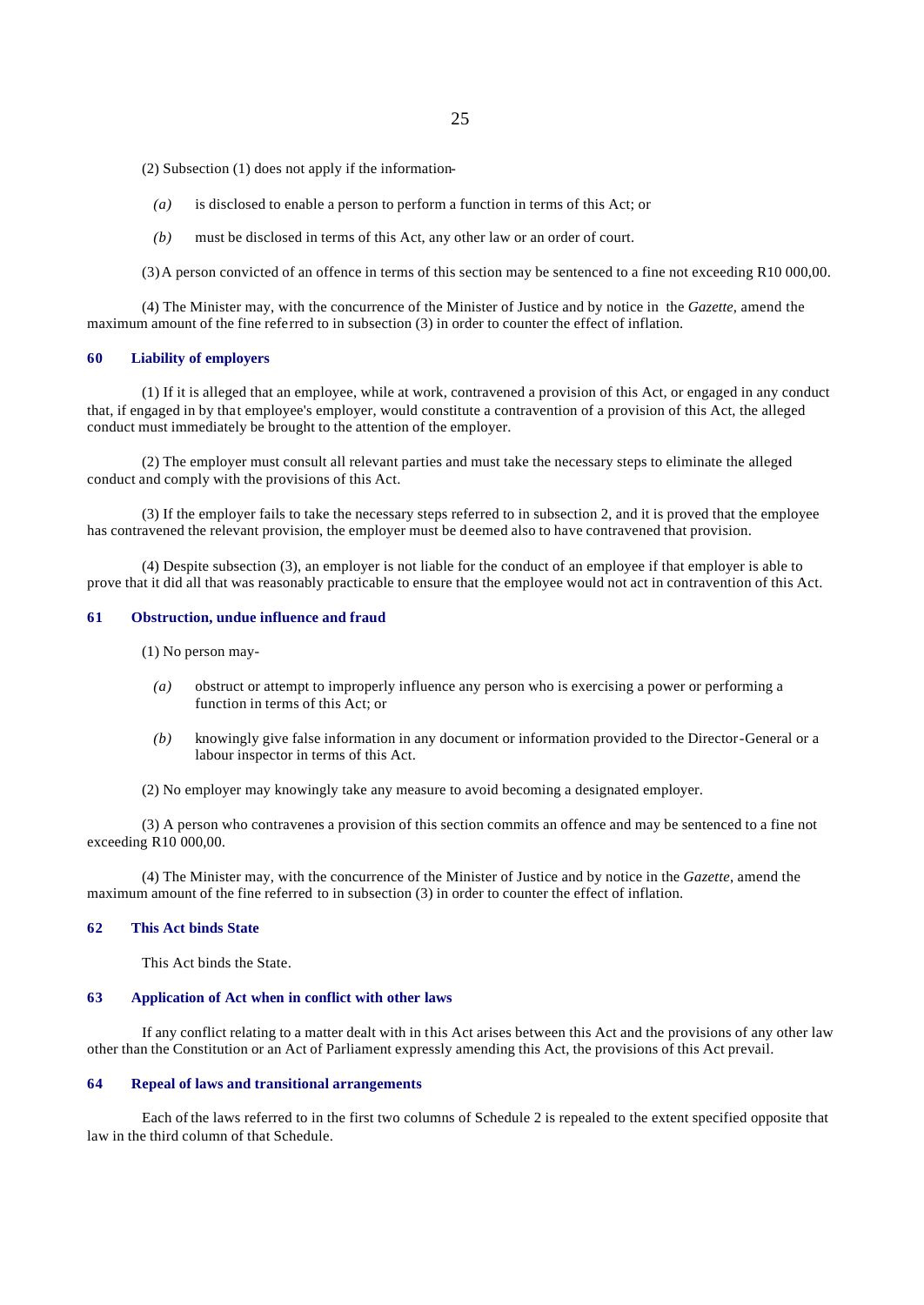#### **65 Short title and commencement**

(1) This Act is called the Employment Equity Act, 1998.

(2) This Act takes effect on a date to be determined by the President by proclamation in the *Gazette*. The President may determine different dates in respect of different provisions of this Act.

(3) If, in terms of subsection (2), different dates are determined for particular provisions of this Act-

- *(a)* Schedule 2 must take effect at the same time as section 6 (1) takes effect; and
- *(b)* a reference in a provision of this Act to a time when this Act took effect must be construed as a reference to the time when that provision takes effect.

[Date of commencement of s. 65: 1 December 1999.]

#### **Schedule 1**

# **MAXIMUM PERMISSABLE FINES THAT MAY BE IMPOSED FOR CONTRAVENING THIS ACT**

#### [Date of commencement of Schedule 1: 1 December 1999.]

This Schedule sets out the maximum fine that may be imposed in terms of this Act for the contravention of certain provisions of this Act.

| <b>PREVIOUS CONTRAVENTION</b>                                                                                                                   | <b>CONTRAVENTION OF</b><br><b>ANY PROVISION OF</b><br>SECTIONS 16, 19, 20, 21,<br><b>22 AND 23</b> |
|-------------------------------------------------------------------------------------------------------------------------------------------------|----------------------------------------------------------------------------------------------------|
| No previous contravention                                                                                                                       | R500 000                                                                                           |
| A previous contravention in respect of the same provision                                                                                       | R600 000                                                                                           |
| A previous contravention within the previous 12 months or<br>two previous contraventions in respect of the same provision<br>within three years | R700 000                                                                                           |
| Three previous contraventions in respect of the same<br>provision within three years                                                            | R800 000                                                                                           |
| Four previous contraventions in respect of the same<br>provision within three years                                                             | R900 000                                                                                           |

# **Schedule 2 LAWS REPEALED**

| Number and year of law | <b>Short title</b>            | <b>Extent of repeal</b>                              |
|------------------------|-------------------------------|------------------------------------------------------|
| Act 66 of 1995         | Labour Relations Act,<br>1995 | Item 2 (1) (a), 2 (2) and 3 (4) (a) of<br>Schedule 7 |

# **Schedule 3 TRANSITIONAL ARRANGEMENTS**

**1 Definitions**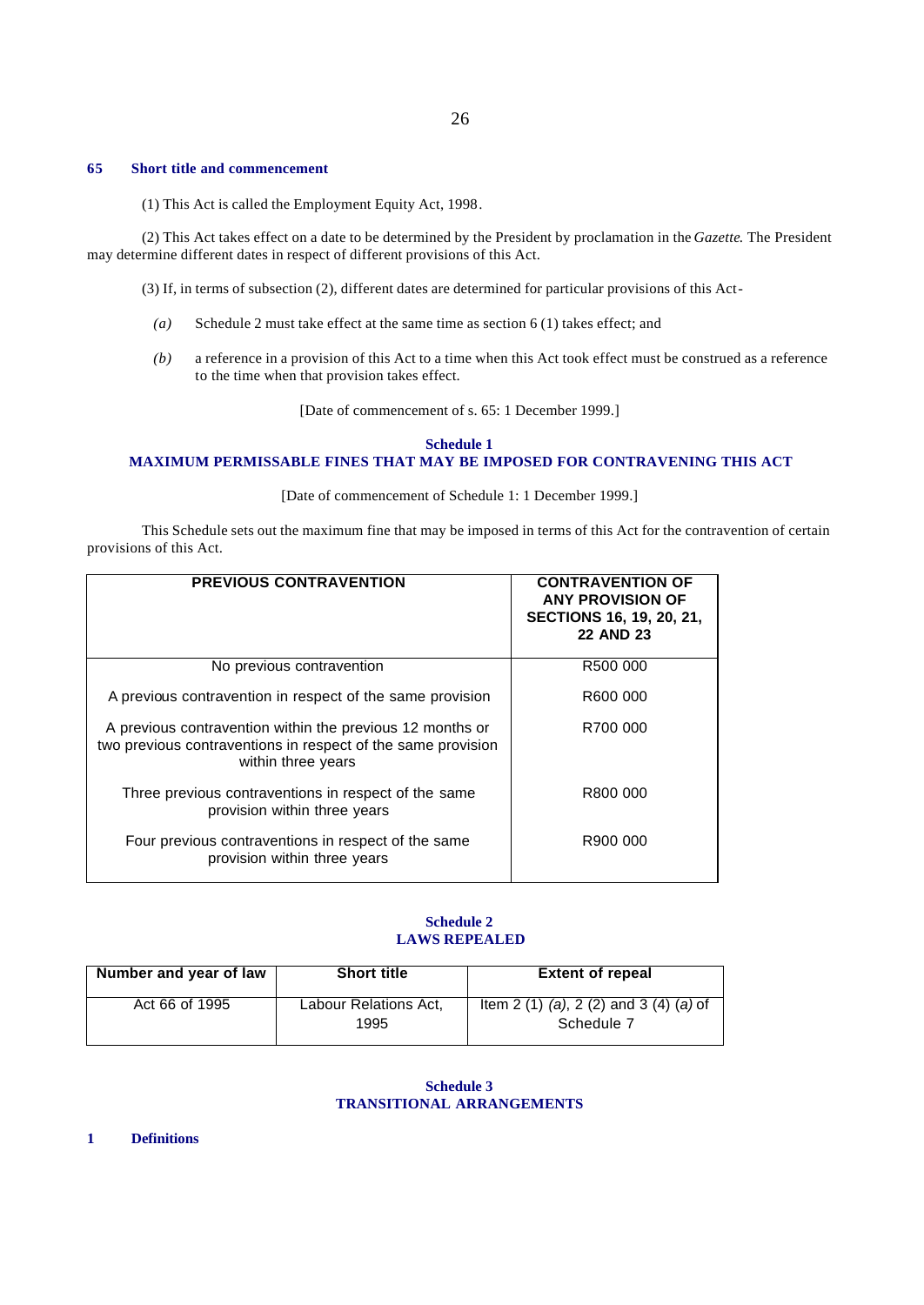In this Schedule, unless the context indicates otherwise-

**'pending'** means existing immediately before this Act came into operation; and

**'repealed provisions of the Labour Relations Act'** means the provisions of the Labour Relations Act repealed by Schedule 2.

# **2 Disputes arising before commencement of this Act**

 Any dispute contemplated in item (2) (1) *(a)* of Schedule 7 of the Labour Relations Act that arose before the commencement of this Act, must be dealt with as if the repealed provisions of the Labour Relations Act had not been repealed.

## **3 Courts**

(1) In any pending dispute contemplated in item (2) (1) *(a)* of Schedule 7 of the Labour Relations Act in respect of which the Labour Court or the Labour Appeal Court had jurisdiction and in respect of which proceedings had not been instituted before the commencement of this Act, proceedings must be instituted in the Labour Court or Labour Appeal Court (as the case may be) and dealt with as if the repealed provisions of the Labour Relations Act had not been repealed.

(2) Any dispute contemplated in item  $(2)(1)(a)$  of Schedule 7 of the Labour Relations Act in respect of which proceedings were pendin g in the Labour Court or Labour Appeal Court must be proceeded with as if the repealed provisions of the Labour Relations Act had not been repealed.

(3) Any pending appeal before the Labour Appeal Court must be dealt with by the Labour Appeal Court as if the repealed provisions of the Labour Relations Act had not been repealed.

(4) When acting in terms of subitems (1) to (3), the Labour Court or Labour Appeal Court may perform or exercise any function or power that it had in terms of the repealed provisions of the Labour Relations Act.

# **Schedule 4 TURNOVER THRESHOLD APPLICABLE TO DESIGNATED EMPLOYERS**

| [Date of commencement of Schedule 4: 1 December 1999.] |  |  |  |
|--------------------------------------------------------|--|--|--|
|--------------------------------------------------------|--|--|--|

| Sector or subsectors in accordance with the Standard<br><b>Industrial Classification</b> | <b>Total annual</b><br>turnover |  |
|------------------------------------------------------------------------------------------|---------------------------------|--|
| Agriculture                                                                              | R 2,00 m                        |  |
| Mining and Quarrying                                                                     | R 7,50 m                        |  |
| Manufacturing                                                                            | R <sub>10</sub> ,00 m           |  |
| Electricity, Gas and Water                                                               | R <sub>10</sub> ,00 m           |  |
| Construction                                                                             | R 5,00 m                        |  |
| Retail and Motor Trade and Repair Services                                               | R <sub>15</sub> ,00 m           |  |
| Wholesale Trade, Commercial Agents and Allied Services                                   | R25,00 m                        |  |
| Catering, Accommodation and other Trade                                                  | R 5,00 m                        |  |
| Transport, Storage and Communications                                                    | R <sub>10</sub> ,00 m           |  |
| <b>Finance and Business Services</b>                                                     | R <sub>10</sub> ,00 m           |  |
| Community, Social and Personal Services                                                  | R 5,00 m                        |  |